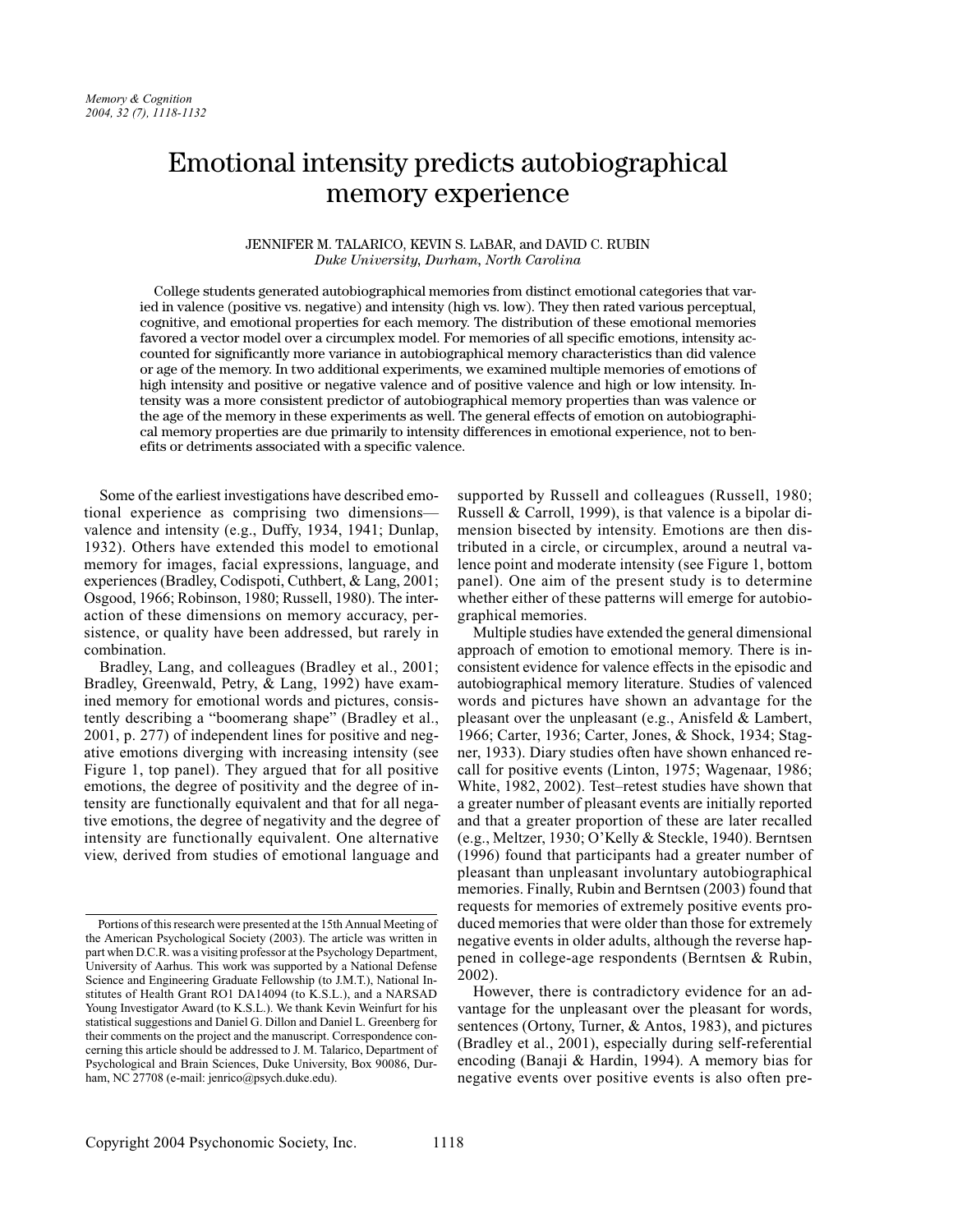

Figure 1. Prototypical examples of the vector (top panel) and circumplex (bottom panel) models. The top panel shows mean arousal and pleasure ratings of pictures from the International Affective Picture System (Lang, Bradley, & Cuthbert, 1999). The bottom panel shows unidimensional scaling of 28 affect words on pleasure-displeasure and degree of arousal (Russell, 1980).

sented in trauma, eyewitness, and flashbulb memory research (e.g., Brown & Kulik, 1977; Christianson, 1992a, 1992b; Tromp, Koss, Figueredo, & Tharan, 1995).

Yet much of the evidence for an unpleasantness bias comes from comparisons of arousing negative stimuli with neutral stimuli (e.g., Banaji & Hardin, 1994; Bradley et al., 2001; Carter, 1936), therefore providing equal support for an intensity bias. The findings of trauma, eyewitness, and flashbulb memory research are similarly limited. When direct comparisons are made, they are usually between a highly intense, negative target and an emotionally neutral item. In a recent review of the literature supporting an unpleasantness bias, Baumeister, Bratslavsky, Finkenauer, and Vohs (2001) concluded that such evidence "coexists with a tendency for individuals to recall

positive information" (p. 344), concluding that within the memory literature, valence "does not appear to be the dominant force" (p. 344). Intensity findings are more consistent and, furthermore, can account for many of the valence contradictions. Waters and Leeper (1936) were the first to include subject-rated intensity in their study of emotional effects on memory and concluded that intensity was positively related to retention, whereas valence was unrelated. Holmes (1970) systematically investigated the interaction between valence and intensity and found that recall was greater for pleasant events than for unpleasant events and that memories for unpleasant events decreased in intensity more quickly than did memories for pleasant events. Holmes concluded that intensity more accurately predicted the recall differences that were evidenced as a pleasantness bias. This replicated and extended the earlier findings of Cason (1932) and Barlow (1955), who also found the intensity of unpleasant memories to fade more quickly than that of pleasant memories. Thompson (1985) found no effect of valence on forgetting rates of personal events, but a strong effect of emotional intensity. Similarly, Walker, Vogl, and Thompson (1997) found that the intensity of unpleasant events fades more quickly over time than that of pleasant events and that, because intensity predicts long-term recall, pleasant events are remembered better than unpleasant events in long-term, but not necessarily in short-term, recall.

## **Remembering Versus Memory**

Previous investigators have concentrated on the contents and retention of memory for emotional events. These studies lacked consideration of the phenomenological properties of the memory and the process of remembering. However, there have been some studies in which the individual properties of autobiographical memory have been examined in association with emotional valence and/or intensity. These studies have investigated belief/confidence in the memory's accuracy, vividness, field/observer perspective, narrative coherence, whether the memory is specific or general, rehearsal, similarity of emotion and intensity at the time of the event and as it is remembered, and/or visceral reactions to the memory, in addition to the mere presence or absence of an emotional event in memory.

Belief/confidence. Individuals are usually confident in their memory; they believe that the way they remember an event is the way that it actually occurred. However, they are also usually willing to admit that memory is fallible and that sometimes their memory may not be an accurate reflection of reality. Studies of false memories (e.g., Loftus, Donders, Hoffman, & Schooler, 1989) and disputed memories (Sheen, Kemp, & Rubin, 2001) have identified several characteristics that influence confidence in one's memory but have not focused on emotion per se. Some emotional memory researchers have addressed this issue, although not in depth. Gordon's (1928) participants said that they were "very certain" of the accuracy of negative memories more often than they did for positive memories. This is consistent with find-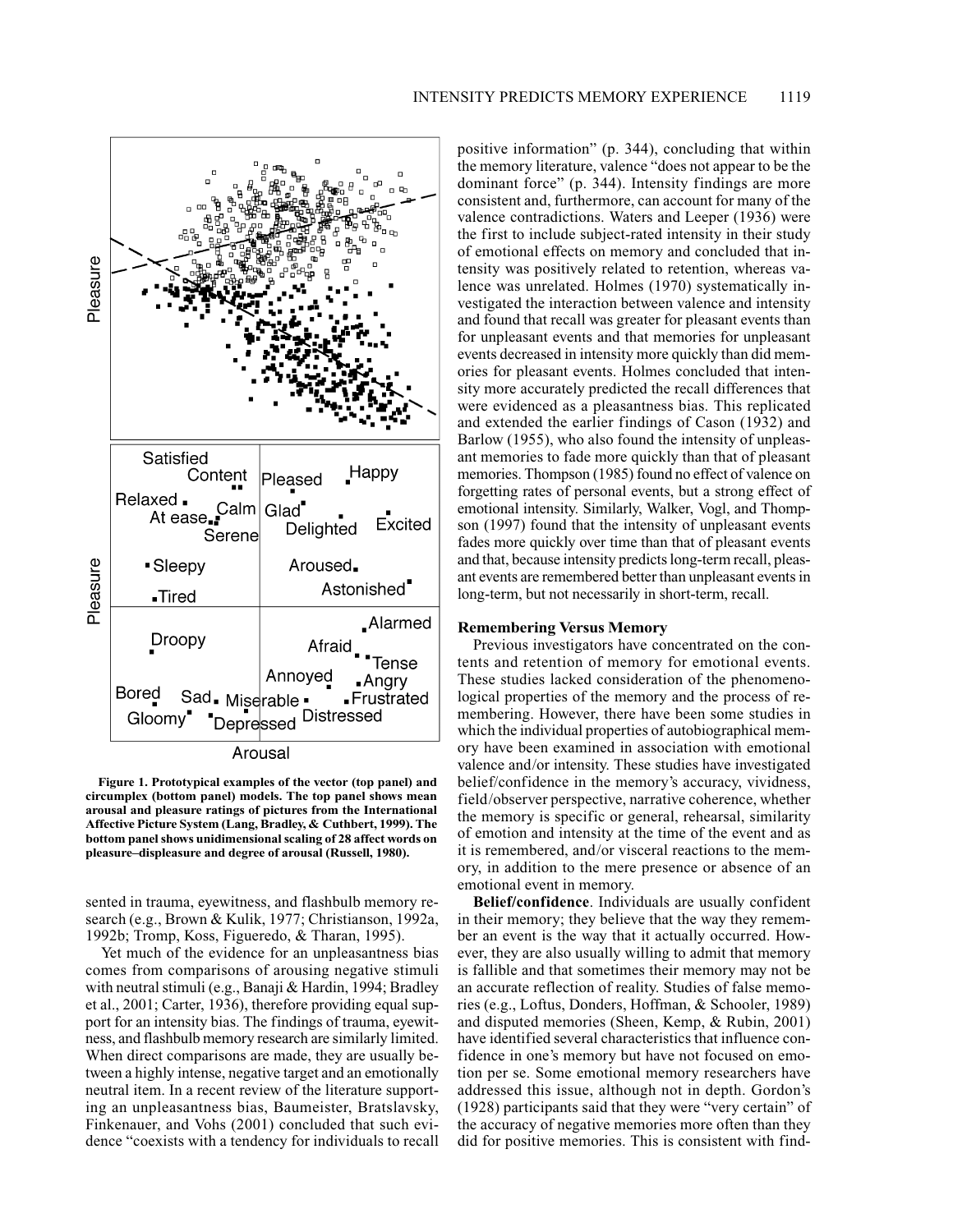ings from the flashbulb memory literature that have suggested that memories of highly intense, negative events are held with more confidence than are memories of neutral events that are equally old (Brown & Kulik, 1977; Neisser & Harsch, 1992; Talarico & Rubin, 2003).

**Vividness.** Vividness, often defined as the amount of perceptual or sensory detail, has been the autobiographical memory property studied most in emotional memories. A strong correlation between memory vividness and emotionality is a common finding (Conway & Bekerian, 1988; Rubin & Kozin, 1984; Wagenaar, 1986; R. T. White, 1982). In these studies, emotionality is not defined in terms of valence or intensity, but the pattern of results is more consistent with previous findings for intensity. Reisberg, Heuer, McLean, and O'Shaughnessy (1988) found emotional intensity to be highly correlated with memory vividness. Within involuntary autobiographical memories, Berntsen (2001) found that traumatic memories and memories for peak positive events are more vivid than less intense memories. For valence, some studies have shown that positive memories are more vivid than negative memories (Destun & Kuiper, 1999; Larsen, 1998; Raspotnig, 1997). In these studies, the degree of intensity was not measured, and none include a neutral memory for comparison. D'Argembeau, Comblain, and Van Der Linder (2003) found that positive memories were more vivid than negative and neutral memories, which were equally vivid. On the contrary, Bluck and Li (2001) found that anger and sadness were correlated with vividness but that happiness and surprise were not. They also found negative emotionality in general to be related to vividness. However, all the memories in this study were of the same emotional event and were not compared with a neutral control event. Finally, Hayes, Conway, and Morris (1992) found no differences in vividness between positive and negative memories. Therefore, it seems that intensity is the most reliable predictor of memory vividness, but the current evidence is not conclusive.

**Field/observer.** Whether one sees the memory through one's own eyes (field) or through the eyes of an outside observer (observer) is a relatively recent area of interest within autobiographical memory research. D'Argembeau et al. (2003) found that emotional memories (regardless of valence) were more likely to be seen through one's own eyes (a field perspective) than were neutral memories. This is consistent with earlier findings of Nigro and Neisser (1983) and Strongman and Kemp (1991). In contrast, Robinson and Swanson (1993) found that high- and low-intensity memories were equally likely to be encoded from an observer's perspective but that switching from a field view to an observer's perspective led to a decrease in the emotional intensity of the memory. Talarico and Rubin (2003) found that flashbulb memories (which were more negative and of higher intensity than everyday memories) were not more likely to change from an observer to a field perspective over time, although everyday memories were. There are no studies in which intensity has been examined separately from valence, and the relationship between valence and perspective is

contradictory. Thus, the effects of emotion on memory perspective have yet to be definitively described.

Narrative coherence. Narrative coherence is defined as whether a memory is recalled as a unified coherent story, either in words or in images, rather than as fragmentary isolated details. The latter has been characterized as a hallmark of posttraumatic stress disorder (especially flashbacks and recurring memories). Van der Kolk and Fisler (1995) found that memories for traumatic or traumatic-like events were less likely to be recalled in a coherent narrative form, although others have not (Berntsen, Willert, & Rubin, 2003; Rubin, Feldman, & Beckham, 2004; Talarico & Rubin, 2003).

Specific/general. Although we often merge many similar or related events into a common memory representation of that type of event (Neisser, 1981), such memories are usually still unique to our own lives. Schema-based memories of common events are not unique to any one participant (Williams, 1995). Often this distinction is operationalized as the number of specific contextual details present in a memory account that could not be generated from abstract world knowledge. D'Argembeau et al. (2003) found that positive memories included more contextual details than did negative or neutral memories. Destun and Kuiper (1999) also found more context in positive memories than in negative ones.

**Rehearsal.** A large number of studies have shown that high-intensity memories were thought or talked about (either explicitly or involuntarily) more often than were lowintensity memories (Berntsen, 1996, 1998; Cason, 1932; Waters & Leeper, 1936). However, Guy and Cahill (1999) argued that rehearsal alone cannot account for recall differences between high- and low-intensity memories. Valence effects in rehearsal are less consistent. Menzies (1935) reported no difference in rehearsal rates between positive and negative memories, as did Berntsen (1998). Bluck and Li (2001), in examining specific emotional reactions, reported that feeling happy was correlated with rehearsal but that feeling angry, sad, or surprised was not.

Same emotion/intensity. Memories of past emotional experiences are often used to recreate current emotional states (Conway, 1990; Conway & Bekerian, 1987a; Schwartz, Weinberger, & Singer, 1981; Washburn, Deyo, & Marks, 1924; Washburn, Field, & Wolf, 1923; Washburn, Giang, Ives, & Pollock, 1925). Stability in emotional tone between memory reports for both older and younger adults was reported by Anderson, Cohen, and Taylor (2000). Washburn et al. (1923) found that memories of joy were remembered with the same intensity more often than were memories of anger or fear. However, Levine (1997) reported a systematic bias in reporting past emotional intensity to be more like current emotional intensity, as assessed by comparing self-reports at initial recall with those at delay.

**Visceral.** Rubin et al. (2004) and Talarico and Rubin (2003) found that visceral and cognitive aspects of emotion can act independently, with visceral reactions being more strongly correlated with posttraumatic stress disorder symptom severity. Berntsen (2001) found that in-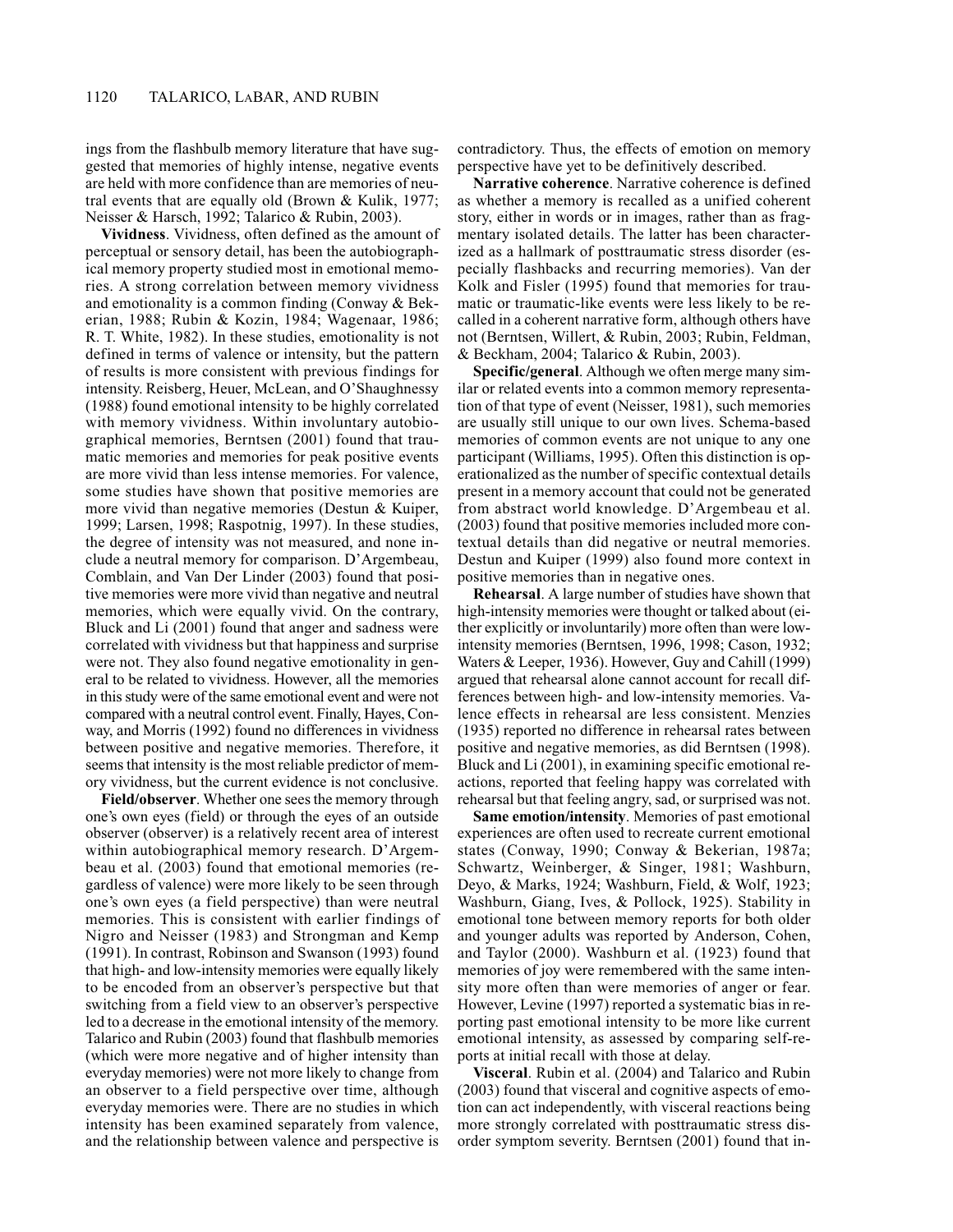|                | Positive |           |      | Negative | By Emotion | By Participant |  |
|----------------|----------|-----------|------|----------|------------|----------------|--|
|                | M        | <b>SD</b> | M    | SD       | t(19)      | t(70)          |  |
| Recollection   | 4.73     | 0.19      | 4.48 | 0.33     | 2.04       | $2.82**$       |  |
| Remember/know  | 5.73     | 0.16      | 5.67 | 0.29     | 0.55       | 1.24           |  |
| Real/imagine   | 6.28     | 0.08      | 6.13 | 0.16     | $2.71*$    | $3.12**$       |  |
| Vivid          | 5.17     | 0.21      | 5.06 | 0.28     | 0.97       | 1.82           |  |
| Field/observer | 5.48     | 0.16      | 5.39 | 0.33     | 0.73       | 1.26           |  |
| In words       | 3.16     | 0.22      | 3.22 | 0.27     | $-0.53$    | $-0.91$        |  |
| Narrative      | 4.52     | 0.20      | 4.32 | 0.31     | 1.72       | $2.04*$        |  |
| Specific       | 5.52     | 0.22      | 5.60 | 0.38     | $-0.59$    | $-1.92$        |  |
| Rehearsal      | 3.29     | 0.36      | 3.18 | 0.54     | 0.54       | 1.57           |  |
| Same emotion   | 4.76     | 0.33      | 4.58 | 0.43     | 1.05       | 1.84           |  |
| Same intensity | 3.93     | 0.29      | 3.78 | 0.56     | 0.73       | $3.15***$      |  |
| Visceral       | 1.76     | 0.35      | 2.24 | 0.46     | $-2.59*$   | $-7.25**$      |  |
| Intensity      | 4.02     | 0.34      | 4.03 | 0.66     | $-0.07$    | $-0.46$        |  |
| Valence        | 6.12     | 0.57      | 2.08 | 0.40     | $19.13**$  | 39.91**        |  |
| Memory age     | 2.30     | 0.45      | 3.20 | 1.21     | $-2.35*$   | $-4.87**$      |  |

| 'Table 1                                                                         |
|----------------------------------------------------------------------------------|
| <b>Mean Values (With Standard Deviations) for Positive and Negative Emotions</b> |

Note-Positive emotions were proud, happy, excited, satisfied, calm, amused, surprised, relieved, and anxious-positive. Negative emotions were ashamed, bored, disappointed, embarrassed, afraid, guilty, lonely, annoyed, sad, disgusted, angry, and anxious-negative. Due to inequality of variance in real/imagine and memory age, Satterthwaite t values are reported.  $*_{p} < .05$ .  $*_{p} < .01$ .

voluntary memories of traumatic and of peak positive events had a greater influence on current emotion and were more visceral than were less intense memories. Analyzing the independent contribution of each cognitive emotional dimension to visceral reactions may prove equally informative. Current physical reactions to past emotional events have been investigated for a small number of emotional experiences. Washburn et al. (1923) found that joyful memories included more "bodily manifestations" than did fearful or angry memories (p. 103). Strongman and Kemp (1991) found that negative emotional memories were more likely to accompany physical reactions, with anger being associated with behavioral reactions and fear being associated with physiological reactions. Schwartz et al. (1981) found that cardiac response was insufficient to reliably discriminate specific emotions but did find reliable diastolic, systolic, and heart rate changes while happy, angry, fearful, and sad memories were remembered.

#### **Remembering Emotional Events**

In sum, previous literature has shown inconsistent effects of emotion on memory. The relationship between intensity, valence, and autobiographical memory is incomplete and, in some cases, contradictory. Some properties of autobiographical memory, such as recollection, whether the memory is remembered or the individual simply knows it occurred, and linguistic properties that have been studied in the context of normative autobiographical memory research have not been systematically investigated for emotional memories. The aim of the present study is to provide a more detailed picture of the phenomenological properties of autobiographical memory and how they are affected by emotional valence and intensity.

# **EXPERIMENT 1**

# Method

**Participants.** Duke University undergraduates ( $N = 71$ , 22 of whom were males) participated for course credit in small groups.

Procedure. After providing informed consent, the participants were given a definition of autobiographical memory as "a memory for an event from your personal past. It is usually a specific, datable event that you were personally involved in. It is usually a snapshot of a specific scene rather than a film about a period of time or an extended event. There is usually a plot, a setting, and characters. However, not all of these characteristics must be present in each individual memory. Memories can be from any time in your life from early childhood up to what you did right before coming here today. Autobiographical memories are not facts and they are not about events that will happen in the future."

They were then given a description of the task and were asked to generate memories for times when they felt "especially for 20 distinct emotions (amused, angry, annoyed, anxious, ashamed, bored, calm, disappointed, disgusted, embarrassed, excited, afraid, guilty, happy, lonely, proud, relieved, sad, satisfied, and surprised).<sup>1</sup> There were four different orders of emotions, randomized during testing, with each following these rules: no more than 2 consecutive negative emotions, always ending with 2 positive emotions, and varied emotional intensity. These rules were instituted to prevent inadvertent mood induction. The participants were told that they could skip any questions they did not feel comfortable completing. In addition, if, for whatever reason, the participants had not finished after 55 min had passed, they were instructed to skip ahead to the last two emotion questions; this was done to prevent anyone from leaving the testing room in a negative mood. Only 7 participants left more than one emotion question blank, and each of these completed at least 15 of the 20 emotion questions. After each participant had finished, he or she was given a written debriefing form and contact information for the experimenter.

For each emotion presented, the participants wrote a brief description of the memory event and then answered various rating scale questions about the properties of the memory. These questions were taken from the Autobiographical Memory Questionnaire (AMQ), which was derived from various existing autobiographical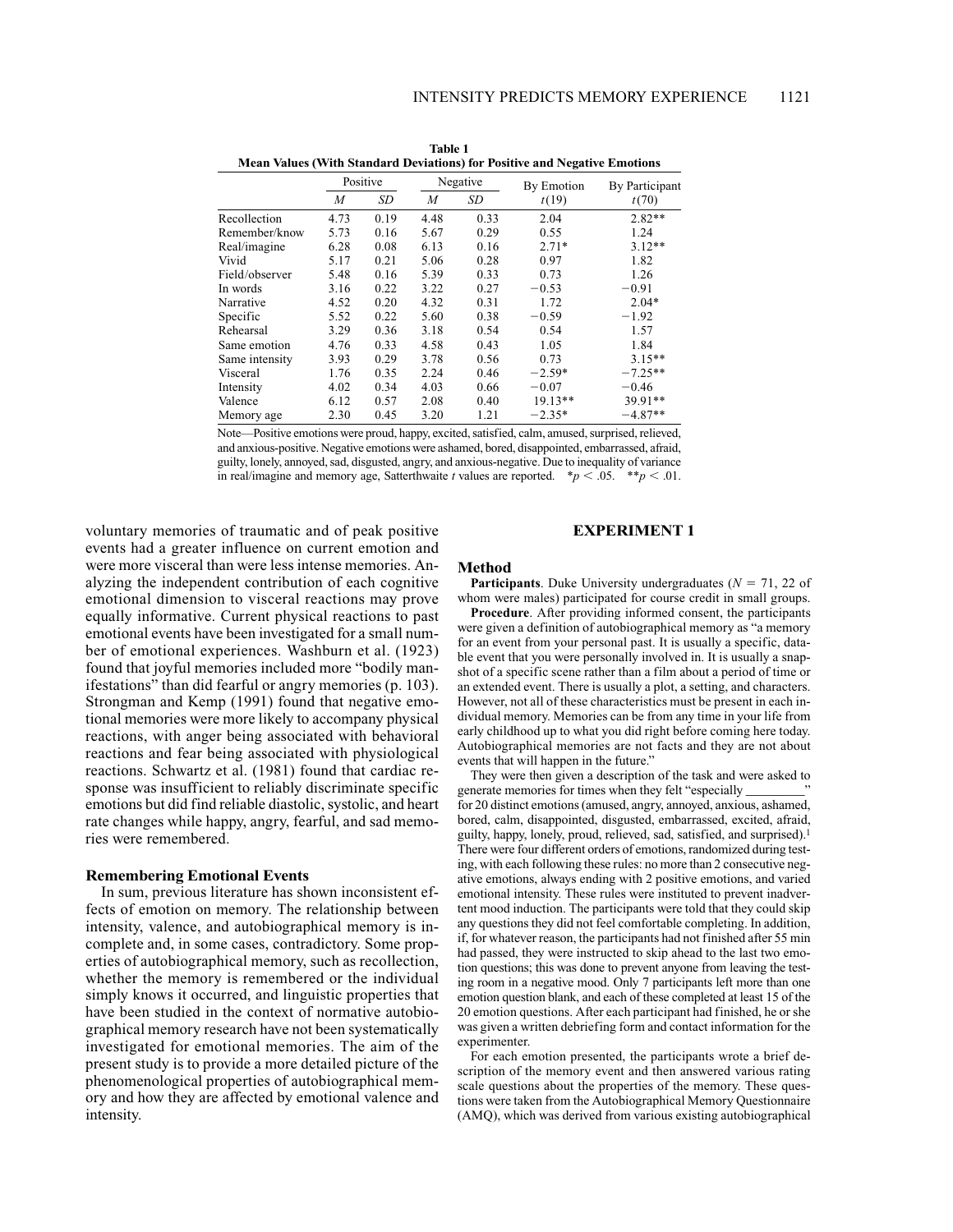|                | High Intensity |           |      | Low Intensity | By Emotion | By Participant |  |
|----------------|----------------|-----------|------|---------------|------------|----------------|--|
|                | M              | <b>SD</b> | M    | SD            | t(19)      | t(70)          |  |
| Recollection   | 4.70           | 0.27      | 4.46 | 0.29          | 1.91       | $3.24**$       |  |
| Remember/know  | 5.82           | 0.17      | 5.57 | 0.24          | $2.86*$    | $3.40**$       |  |
| Real/imagine   | 6.23           | 0.14      | 6.15 | 0.15          | 1.31       | 1.19           |  |
| Vivid          | 5.19           | 0.22      | 5.02 | 0.26          | 1.68       | $3.15***$      |  |
| Field/observer | 5.51           | 0.23      | 5.34 | 0.29          | 1.52       | 1.34           |  |
| In words       | 3.27           | 0.20      | 3.11 | 0.27          | 1.50       | $2.66**$       |  |
| Narrative      | 4.53           | 0.27      | 4.27 | 0.24          | $2.33*$    | $3.37**$       |  |
| Specific       | 5.70           | 0.32      | 5.41 | 0.25          | $2.28*$    | $3.69**$       |  |
| Rehearsal      | 3.49           | 0.37      | 2.94 | 0.40          | $3.30**$   | 9.87**         |  |
| Same emotion   | 4.78           | 0.34      | 4.52 | 0.43          | 1.56       | $6.89**$       |  |
| Same intensity | 4.05           | 0.42      | 3.62 | 0.41          | $2.38*$    | $4.71**$       |  |
| Visceral       | 2.28           | 0.35      | 1.76 | 0.46          | $2.96**$   | $7.71**$       |  |
| Intensity      | 4.36           | 0.31      | 3.65 | 0.48          | $4.08**$   | $11.71**$      |  |
| Valence        | 3.44           | 2.28      | 4.22 | 1.92          | $-0.84$    | $-13.85**$     |  |
| Memory age     | 2.74           | 0.83      | 2.90 | 1.29          | $-0.34$    | $-0.49$        |  |

Table 2 **Mean Values (With Standard Deviations) for High- and Low-Intensity Emotions** 

Note-High-intensity emotions were lonely, disgusted, disappointed, proud, ashamed, excited, happy, sad, angry, anxious-positive, and anxious-negative. Low-intensity emotions were bored, calm, embarrassed, afraid, guilty, amused, annoyed, relieved, satisfied, and surprised. \* $p < .05.$  \*\* $p < .01.$ 

and general memory theories and is sensitive to the conscious experience of remembering (Rubin, Burt, & Fifield, 2003; Rubin, Schrauf, & Greenberg, 2003; Sheen et al., 2001). This allows us to study not just global variations due to emotion, but also differential effects on specific properties of autobiographical memory. The complete text of the questionnaire used here is given in the Appendix. Of the AMO questions, 14 were specifically directed at autobiographical memory properties (recollection, belief in the memory's accuracy, vividness, linguistic/narrative form, rehearsal, and age). A sense of recollection is a defining property of autobiographical memory (Brewer, 1986, 1995) and was assessed here with four variables. The first was created by averaging participant responses to ratings of reliving and of traveling back to the time when it happened. Another metacognitive judgment of phenomenology was whether they remembered the event or if they just knew that the event had taken place. The participants were also asked to rate each memory on a scale from 100% real to 100% imagined, to assess belief in the memory's accuracy. *Vividness*, another hallmark of autobiographical memory (Conway & Bekerian, 1987b; Rubin & Kozin, 1984), was assessed here with the average of three imagery questions: visual, spatial, and auditory. There was also 1 question aimed at perspective in the memory: whether one saw the event through his/her *own eyes* or the eyes of an outside observer. A linguistic component was assessed with only one question: Did the memory come in words? The question regarding whether the memory came in pieces was reverse coded and averaged with responses to whether the memory came as a *coherent story*, to determine narrative form. There was one question referring to the type of event recalled, which was whether the memory was of an event specific to the participant's own life. Rehearsal of memory content was assessed with the average of two questions: one aimed at voluntary remembering (how often did he/she think or talk about the event?) and one at involuntary remembering (how often did the memory come "out of the blue"?). The participant also reported his or her age at the time of the memory, which was then subtracted from the participant's current age to obtain the *memory age*.

The other eight AMQ questions were directed at characterizing emotional variables. *Intensity* was assessed with an individual question on emotional intensity. The vector model (Bradley et al., 2001; Bradley et al., 1992; Lang, 1995) requires individual scales for positive and negative valence. The circumplex model assumes that valence is a bipolar dimension with positive and negative anchors (Russell, 1980; Russell & Carroll, 1999). We therefore included two questions, one each for positive and negative feelings. We then computed an overall *valence* scale from those measures [positive scale  $+$  (8 – negative)/2 = valence]. There were also two questions used to assess the persistence of emotional experience—whether the emotions remembered were *as strong* as they had been when the event occurred and whether the same emotion was felt at remembering as when it occurred. Finally, we asked about the physical reactions associated with emotional experience, arriving at an average of three ratings of visceral responses (feeling an increased heart rate, feeling sweaty, and feeling tense).

All the variables were analyzed using multiple regressions. The independent variables were always intensity, valence, and memory age. With the age of the memory included as a predictor variable, retention differences between high- and low-intensity or positive and negative emotions could not be driving the overall effects of intensity or valence on autobiographical memory properties. The remaining variables were treated as dependent variables.

## **Results and Discussion**

Order of presentation did not affect participant responses on any of the AMQ variables (autobiographical memory or emotion specific;  $F \leq 1$  for all). Therefore, all subsequent analyses were collapsed across groups. In preliminary data analysis, we noticed that although we intended *anxious* to be a negative emotion, the participants seemed to recall positive experiences, such as being anxious for a loved one's arrival or being anxious for an upcoming event, as well as negative experiences, such as being anxious about an exam result or anxious about starting in a new school. Therefore, we created a positiveanxious emotion and a negative-anxious emotion. In order to be in either category, one's score had to be above the median on one scale and below the median on the other. Twenty-seven participants were included in the anxiouspositive group, and 32 were included in the anxiousnegative group. The number of participants responding to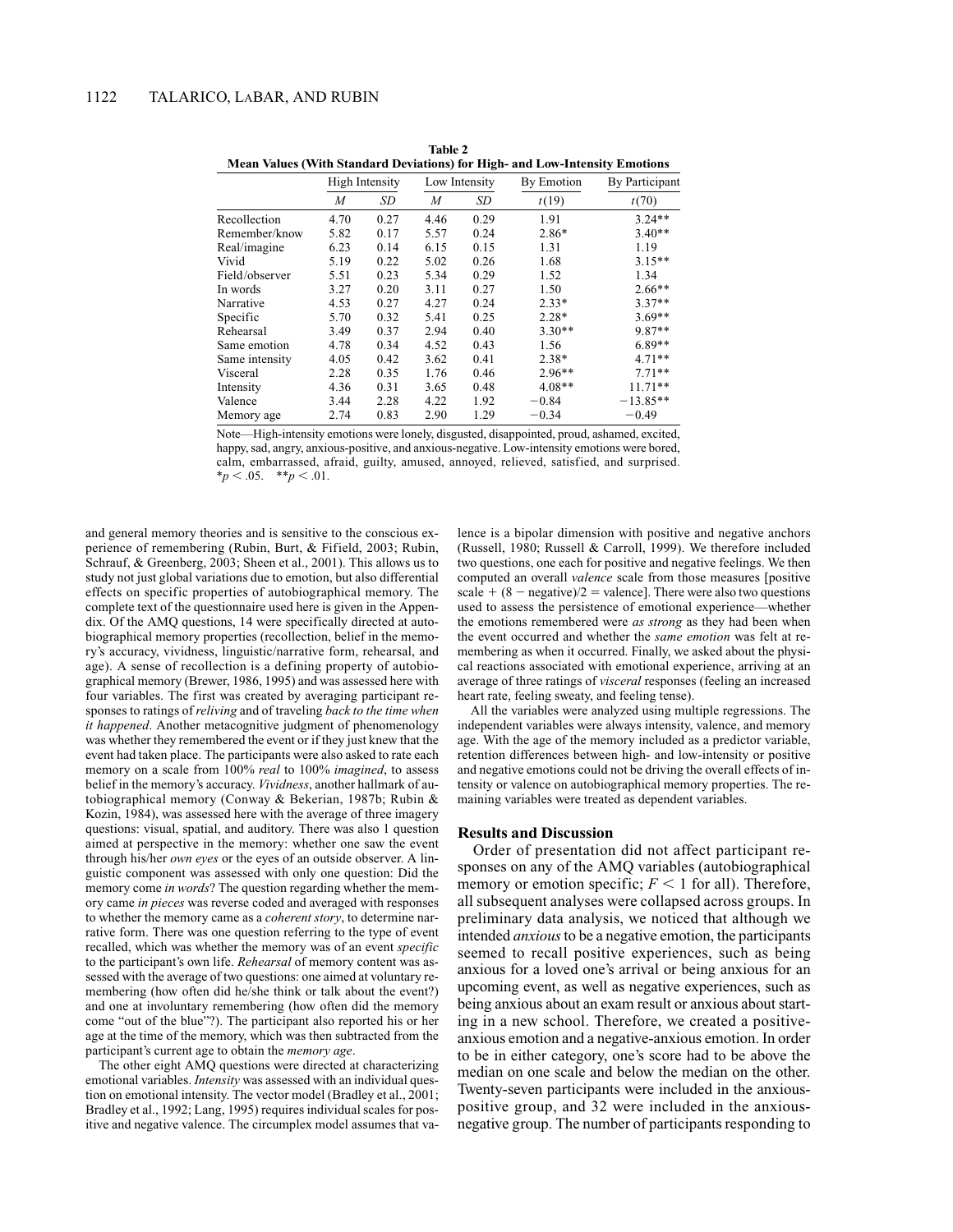|                | Standardized $\beta$ |          |           |          | $r^2$ <sub>Y</sub> ( <u>X)</u> |           |         |
|----------------|----------------------|----------|-----------|----------|--------------------------------|-----------|---------|
|                | R <sup>2</sup>       | Age      | Intensity | Valence  | Age                            | Intensity | Valence |
| Recollection   | .81                  | $-.17$   | $.82**$   | $.35**$  | .03                            | .66       | .10     |
| Remember/know  | .70                  | .01      | $.84**$   | .16      | .00.                           | .69       | .02     |
| Real/imagine   | .61                  | $-.46*$  | $.51**$   | .25      | .18                            | .25       | .05     |
| Vivid          | .56                  | .10      | $.73**$   | .30      | .01                            | .52       | .08     |
| Field/observer | .62                  | $-.68**$ | $.45**$   | $-.17$   | .39                            | .20       | .02     |
| In words       | .41                  | $-.25$   | $.56**$   | $-.22$   | .05                            | .31       | .04     |
| Narrative      | .68                  | $-.09$   | $.78**$   | $.32*$   | .01                            | .59       | .08     |
| Specific       | .52                  | .13      | $.68**$   | $-.12$   | .02                            | .45       | .01     |
| Rehearsal      | .87                  | $-.01$   | $.94**$   | .16      | .00.                           | .86       | .02     |
| Same emotion   | .70                  | $-.45**$ | $.68**$   | .09      | .17                            | .46       | .01     |
| Same intensity | .79                  | $-.24$   | $.85**$   | .10      | .05                            | .70       | .01     |
| Visceral       | .76                  | $.30*$   | $.59**$   | $-.41**$ | .08                            | .34       | .14     |

Table 3 Memory Age, Intensity, and Valence Regressed on Each of the Autobiographical **Memory Properties Over All Emotions** 

Note— $N = 21$ . \* $p < .05$ . \*\* $p < .01$ .

each question for each of the other 19 emotions varied from 65 to 71.

The main analyses in Experiment 1 were conducted using the 21 emotions as the units of analysis, rather than the 71 participants (see Clark, 1973, and Rubin, 1985, for discussions of this strategy). We did this in order to display each emotion as a separate point in the figure and the tables and because averaging over emotions is counter to theoretical perspectives that claim that every emotion, or at least every basic emotion, is unique (Ekman, 1992; Izard, 1992; Oatley & Johnson-Laird, 1987). To ensure that any significant effects obtained were not a result of these emotions not being statistically independent, we also summarized more traditional analyses, using participants as the units. Furthermore, in Experiments 2 and 3, which analyzed multiple memories of the same emotion, we also included the results for which participants was used as the unit of analysis for each of those same individual emotions from Experiment 1.

Comparisons were computed between the groups of positive versus negative and high-versus low-intensity emotions. Tables 1 and 2 display differences between the groups. The first column of  $t$  tests was calculated over the 21 emotions. Importantly, in this analysis, there was no significant difference between positive and negative emotions on intensity and no significant difference in va lence between high- and low-intensity emotions. Overall, there were more significant differences between highand low-intensity emotions than between positive and negative emotions. The second column of t tests was calculated by computing the difference between the average ratings of positive and negative or high- and lowintensity emotions for each participant. The same pattern was true with participants as the unit of analysis: There were still more and greater differences between intensities than between valences, especially within the autobiographical memory-specific properties.

The age of the memory, intensity, and valence were included as the independent variables in the multiple regression analyses, to determine which of these factors had the greatest influence on the phenomenological properties of the autobiographical memories. For each emotion, the average ratings across all participants were included. These 21 emotions were then included in the overall multiple regression model. Total  $R^2$  values, standardized beta weights, and squared semi-partial correlations are shown in Table 3 for all memory properties for all emotions. Positive and negative valence could have produced different effects than our computed valence scale did, but in fact, if the memory age, intensity and only the positive scale or only the negative scale are included in the regression, none of the values included in Table 3 changes by more than 0.03. Therefore, we include only the results of the analysis done with valence.

The age of the memory significantly predicted field/ observer perspective, consistent with previous findings that more recent memories are more likely to be seen through one's own eyes (Nigro & Neisser, 1983). More recent memories were also more likely to be confidently held and were more likely to elicit the same emotion now as when the event had originally occurred. Interestingly, older memories were accompanied by greater visceral

Table 4 Number of Individual Emotions for Which Memory Age, Intensity, or Valence Was a Significant Predictor for Each **Autobiographical Memory Property** 

|                | Age | Intensity | Valence |
|----------------|-----|-----------|---------|
| Recollection   |     | 20        |         |
| Remember/know  |     | 12        |         |
| Real/imagine   |     | 6         |         |
| Vivid          |     | 16        |         |
| Field/observer |     | 8         |         |
| In words       |     | 14        |         |
| Narrative      |     | 15        |         |
| Specific       |     |           |         |
| Rehearsal      |     |           |         |
| Same emotion   |     | 21        |         |
| Same intensity |     | 21        |         |
| Visceral       |     | 20        |         |
|                |     |           |         |

Note—Maximum  $= 21$ .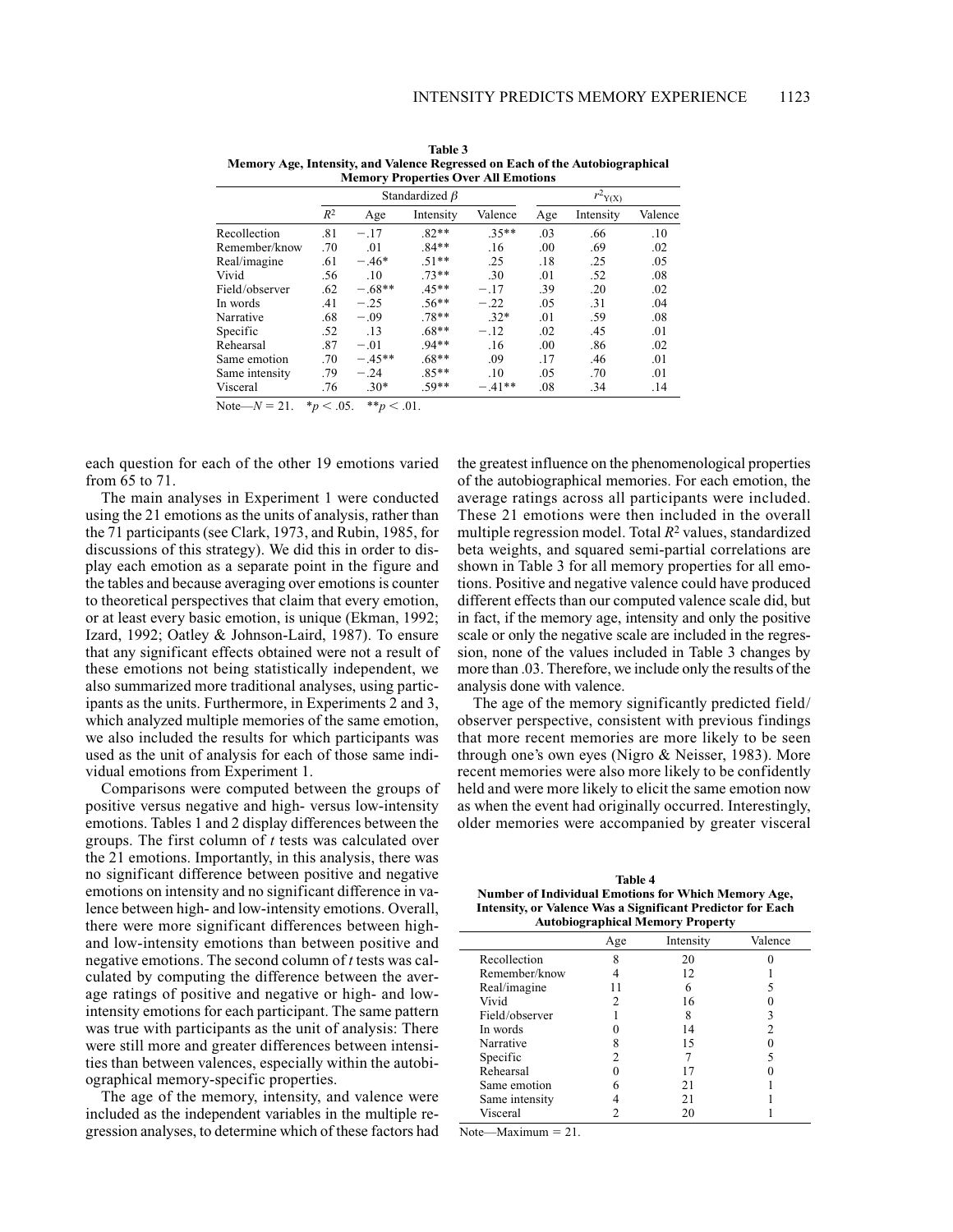reactions. More positive memories predicted a greater sense of recollection and more narrative but predicted less visceral reaction while the event was being remembered. However, the most striking result shown in Table 3 is that intensity significantly predicted every autobiographical memory property. With the exception of field/observer (for which memory age uniquely accounted for a greater proportion of the variance), at least one quarter of the variance for each property was uniquely accounted for by intensity alone, and the proportion accounted for by intensity was greater than that accounted for by either of the other two predictor variables.

These findings are generally consistent with analyses done with participants as the unit of analysis for each emotion individually (as is shown in Table 4). Here, with 21 emotions and an alpha of 0.05, one would expect, on the basis of chance alone, significant results for one emotion on each property, but the number of emotions for which intensity significantly predicts each property was much larger. In addition, intensity was a significant predictor for more emotions than was either of the other predictors for each property except real/imagine. Overall, intensity was a significant predictor of more autobiographical memory properties than was the age of the memory or valence in both the by-emotion and the byparticipant analyses.

Given this support for a dimensional approach to emotion and memory, the spatial configuration of these dimensions was examined next. The 21 emotions are plotted in Figure 2 as a function of their intensity and valence, averaged over participants. The vector model has been plotted for the International Affective Picture System (IAPS; Lang, Bradley, & Cuthbert, 1999), other sets of emotional pictures (Bradley et al., 2001), and emotional language (Bradley & Lang, 1999). However, personality states (Fisher, Heise, Bohrnstedt, & Lucke, 1985), personality traits (Conte & Plutchik, 1981), and emotional language (Russell, 1980) have all been plotted on the circumplex. We extended each of these models to autobiographical memory, as is shown in Figure 2.

The circumplex model has the origin located at the intersection of the gross means for intensity and valence, and its radius is set to the average distance from that point to the 21 emotions. Note that although we selected positive and negative emotions of varied intensity, there are areas that are underrepresented. The distance between each point and the origin was compared with the radius of the circle predicted by the mean values of all the emotions. None of the individual emotions was more than one standard deviation greater than this predicted radius. However, the emotions do not form a circle with varied radii but, instead, form clusters of emotions that are approximately equidistant from the origin. This pattern is more consistent with the vector model of emotion and emotional memory.

The axes for the vector model are determined by separate regression lines calculated for the positive emotions from the positive scale and for the negative emotions from the negative scale. Note that as predicted by the vector model, they intersect very near the midway point on the



Figure 2. Plots of mean valence and intensity ratings across participants for the autobiographical memories from 21 distinct emotions. The circumplex is centered around mean intensity (4.03) and valence (3.81) ratings, with a radius of the average distance from that point to the 21 emotions (2.06). The vectors are independent regression lines for positive ( $R^2 = .22$ ) and negative  $(R<sup>2</sup> = .86)$  emotions.

valence scale (4.00) and the lowest value on the intensity scale (1.00), even though there is no necessary statistical reason for this occur. The vector model qualitatively fits the data much better than does the circumplex model.

# **EXPERIMENT 2**

Although Experiment 1 produced few differences that were due to emotional valence, this could be an artifact of the specific autobiographical memories the participants chose—that is, their "*most* angry" or "happiest" memory may be different than other exemplars in that category. Therefore, in Experiment 2, the participants generated multiple autobiographical memories from emotional categories of equal intensity but of opposite valence. We chose two basic emotions, happy and angry, because it was easy for the participants to generate multiple autobiographical memories from these categories. In Experiment 3, we correspondingly compared emotions of equal valence but of opposite intensity.

#### **Method**

**Participants**. Duke University undergraduates ( $N = 78$ , 38 of whom were male and none of whom had participated in Experiment 1) participated for course credit.

Procedure. After providing informed consent, the participants were given the definition of autobiographical memory from Experiment 1 and a description of the task.

They then generated a list of 10 important people in their lives (e.g., friends, roommates, relatives, etc.). For each individual listed,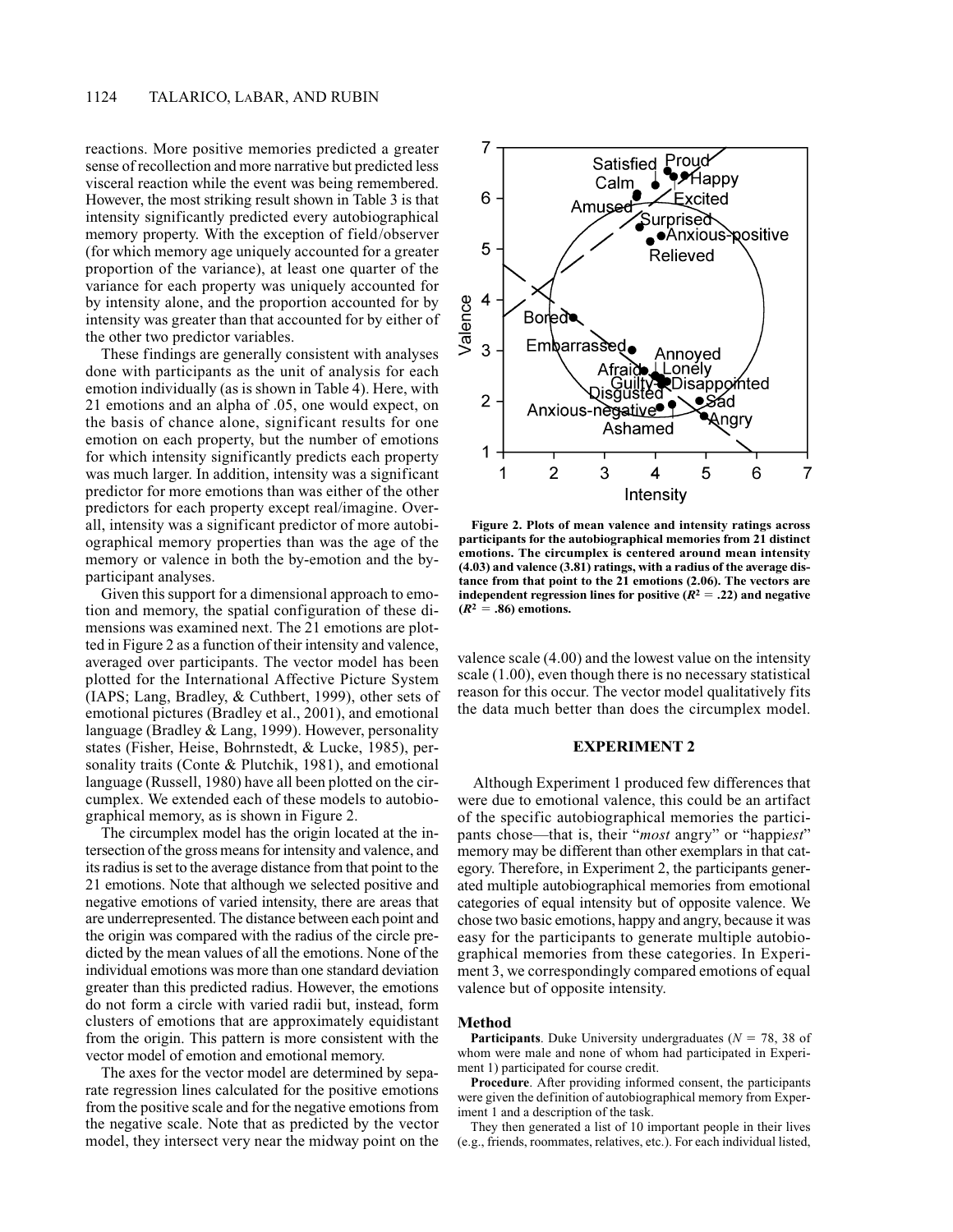the participants first provided their happiest memory with that individual and then their angriest memory involving that person. This order was chosen to prevent residual anger from memory generation from reducing the accessibility of happy memories. The person generation task was chosen to encourage the participants to select memories of varied experiences and to avoid any "quintessential" experiences, as were likely provided in Experiment 1. In addition, the participants were likely to engage in similar experiences with a given individual, increasing the similarity of nonemotional content across memories.

For each memory generated, the participant completed the same questionnaire as that used in Experiment 1. The last memory cue, which was not analyzed, asked for the participant's happiest memory overall, regardless of the individuals involved; this was done to minimize any mood induction. After each participant had finished, he or she was given a written debriefing form.

# **Results and Discussion**

As in Experiment 1, the participants were allowed to skip any questions they did not feel comfortable answering. There were 5 participants who excluded more than 1 question, but each of these completed at least 15 of the 20 requested. Means, standard deviations, and the results of matched-samples t tests for each memory property for each emotion are shown in Table 5. There were no significant differences between happy and angry memories in intensity or in memory age. There was, predictably, a significant difference in valence between the two, with angry memories being rated as negative and happy memories as positive. When compared with the overall positive–negative differences in Experiment 1, these results are remarkably consistent even though there is more variability in Table 1, due to averaging across many different emotions. Positive memories were more recent than negative memories in Experiment 1, but there was no difference between happy and angry memories here. All significant differences between happy and angry

Table 5 Mean Values (With Standard Deviations) for Happy and Angry **Memories Across All Individuals** 

|                | Happy |      |      | Angry |           |
|----------------|-------|------|------|-------|-----------|
|                | M     | SD   | M    | SD    | t(77)     |
| Recollection   | 4.79  | 0.84 | 4.33 | 0.93  | 5.81**    |
| Remember/know  | 5.55  | 0.82 | 5.30 | 0.87  | $3.26**$  |
| Real/imagine   | 5.93  | 0.73 | 5.74 | 0.81  | $3.01**$  |
| Vivid          | 5.23  | 0.70 | 4.90 | 0.81  | 4.94**    |
| Field/observer | 5.31  | 1.00 | 5.15 | 1.05  | $2.33*$   |
| In words       | 3.33  | 1.24 | 3.65 | 1.26  | $-4.09**$ |
| Narrative      | 4.36  | 0.82 | 4.15 | 0.98  | $2.59*$   |
| Specific       | 5.68  | 1.00 | 5.70 | 1.03  | $-0.41$   |
| Rehearsal      | 3.40  | 0.88 | 3.15 | 0.83  | $3.25**$  |
| Same intensity | 3.99  | 0.96 | 3.63 | 1.02  | $3.85**$  |
| Same emotion   | 4.74  | 0.85 | 4.37 | 0.91  | $4.05**$  |
| Visceral       | 1.57  | 0.60 | 1.99 | 0.88  | $-5.88**$ |
| Intensity      | 3.73  | 1.03 | 3.63 | 1.12  | 1.06      |
| Valence        | 6.34  | 0.45 | 2.14 | 0.58  | 44.25**   |
| Memory age     | 2.99  | 1.51 | 2.85 | 1.40  | $-0.88$   |

Note—Valence is only the positive scale for happy and only the negative scale for angry. T test for valence calculated for positive scale  $+ (8 - neg$ ative)/2.  $N = 78$ . \*  $p < .05$ . \* \*  $p < .01$ .

memories were in the same direction as the differences between positive and negative memories.

Table 6 shows the results of multiple regression analyses conducted on happy and angry memories individually, with memory age, intensity, and valence as predictor variables. Separate regressions were calculated for happy and angry memories so that the positive scale could be used as the valence measure for happy memories and the negative scale for angry memories. As in Experiment 1, intensity significantly predicted more properties across emotions. The age of the memory failed to significantly predict any AMQ property for either emotion. Valence significantly predicted only recollection and same intensity for happy memories, uniquely accounting for 5% of the variance or less in each case.

The individual analyses of happiest and angriest memories (again using memory age, intensity, and the individual valence scales) from Experiment 1 are also shown in Table 6. Because these regressions included only one memory per participant, the properties of the memory and individual differences between participants were confounded. The analyses in Experiment 2 resulted in fewer overall significant effects, but of these, only two were not produced by intensity.

In general, the findings in Experiment 1 were extended from individual emotions from positive and negative emotion categories to multiple memories from individual positive and negative emotions. Mean differences between positive and negative memories in Experiment 1 were consistent with those between happy and angry memories. In addition, intensity significantly predicted more autobiographical memory properties than did the age of the memory or the valence for both happy and angry memories individually, just as it did for all the emotions in Experiment 1.

# **EXPERIMENT 3**

As in Experiment 2, the participants generated multiple autobiographical memories from emotional categories of equal valence but opposite intensity—calm and excited. These emotions have often been used as endpoints on the arousal dimension, and the participants had no difficulty generating multiple memories of each. We again wanted to verify that the effects seen were consistent across various examples of emotional experience and to examine within-subjects effects.

#### **Method**

**Participants.** Duke University undergraduates ( $N = 78$ , 24 of whom were males and none of whom had participated in either Experiment 1 or 2) participated for course credit.

**Procedure**. The procedure here was the same as that in Experiment 2, with the exception that the participants generated memories of calm events with all 10 individuals before providing excited memories for all 10. This change from the procedure used in Experiment 2 was made because preliminary testing showed that the participants had more difficulty switching between intensity levels than they had had for switching between valences.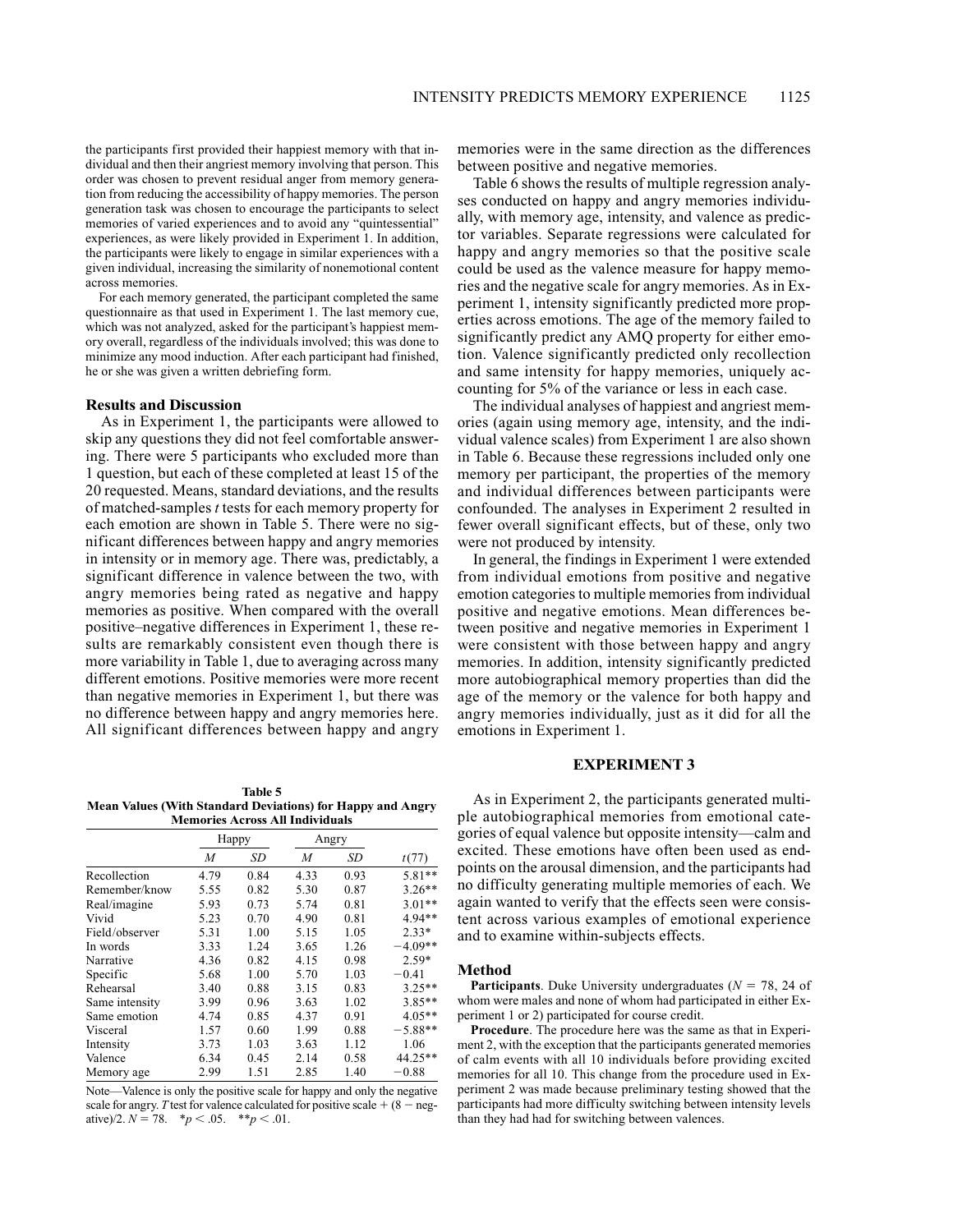|                |       |                   | Experiment 2      |                      | Experiment 1 |                   |                   |                      |  |
|----------------|-------|-------------------|-------------------|----------------------|--------------|-------------------|-------------------|----------------------|--|
|                | $R^2$ | $\beta_{\rm age}$ | $\beta_{\rm int}$ | $\beta_{\text{val}}$ | $R^2$        | $\beta_{\rm age}$ | $\beta_{\rm int}$ | $\beta_{\text{val}}$ |  |
|                |       |                   |                   | Happy                |              |                   |                   |                      |  |
| Recollection   | .23   | .03               | $.32**$           | $.24*$               | .37          | $-.16$            | $.55**$           | .03                  |  |
| Remember/know  | .09   | $-.18$            | .16               | .12                  | .19          | $-.17$            | $.29*$            | .13                  |  |
| Real/imagine   | .05   | $-.06$            | $-.05$            | .23                  | .29          | $-.24*$           | $.30*$            | .20                  |  |
| Vivid          | .06   | $-.08$            | .12               | .16                  | .40          | $-.26**$          | $.52**$           | .04                  |  |
| Field/observer | .03   | $-.15$            | $-.03$            | .14                  | .15          | $-.15$            | $.33*$            | $-.01$               |  |
| In words       | .06   | $-.06$            | .19               | .09                  | .08          | $-.20$            | .12               | .07                  |  |
| Narrative      | .03   | $-.14$            | .04               | .09                  | .23          | $-.21$            | $.33*$            | .11                  |  |
| Specific       | .02   | $-.13$            | $-.04$            | .01                  | .30          | .14               | $.35**$           | $.28*$               |  |
| Rehearsal      | .18   | $-.09$            | $.39**$           | .05                  | .23          | $-.13$            | $.47**$           | $-.05$               |  |
| Same emotion   | .50   | $-.08$            | $.63**$           | .13                  | .34          | $-.24*$           | $.46**$           | .06                  |  |
| Same intensity | .43   | $-.10$            | .49**             | $.26*$               | .58          | $-.07$            | $.76**$           | $-.02$               |  |
| Visceral       | .13   | $-.02$            | $.36**$           | .00                  | .22          | $-.03$            | $.48**$           | $-.05$               |  |
|                |       |                   |                   | Angry                |              |                   |                   |                      |  |
| Recollection   | .30   | $-.03$            | $.52**$           | .03                  | .26          | $-.15$            | $.48**$           | .03                  |  |
| Remember/know  | .08   | $-.01$            | $.33*$            | $-.08$               | .23          | $-.27*$           | $.34*$            | .12                  |  |
| Real/imagine   | .03   | $-.15$            | $-.01$            | .12                  | .26          | $-.46**$          | .11               | .19                  |  |
| Vivid          | .12   | $-.06$            | $.35*$            | $-.05$               | .15          | .00               | $.32*$            | .10                  |  |
| Field/observer | .02   | $-.03$            | .10               | .03                  | .09          | $-.04$            | .06               | .26                  |  |
| In words       | .14   | .08               | $.48**$           | $-.24$               | .14          | .02               | $.35*$            | .05                  |  |
| Narrative      | .07   | $-.15$            | .23               | $-.12$               | .15          | $-.22$            | $.28*$            | .07                  |  |
| Specific       | .07   | $-.13$            | .26               | $-.16$               | .13          | .14               | $.29*$            | .07                  |  |
| Rehearsal      | .23   | .10               | $.49**$           | $-.01$               | .22          | $-.14$            | $.44**$           | .04                  |  |
| Same emotion   | .63   | $-.07$            | $.79**$           | .03                  | .45          | $-.34**$          | $.63**$           | .05                  |  |
| Same intensity | .56   | $-.08$            | $.65**$           | .12                  | .60          | $-.31**$          | $.76**$           | $-.05$               |  |
| Visceral       | .37   | $-.01$            | $.63**$           | $-.04$               | .27          | $-.08$            | $.55**$           | $-.06$               |  |
|                |       |                   |                   |                      |              |                   |                   |                      |  |

Table 6 Memory Age, Intensity, and Valence (Positive for Happy and Negative for Angry) Regressed on Each of the Autobiographical Memory Properties

Note—For Experiment 2,  $n = 78$  for both happy and angry. For Experiment 1,  $n = 71$  for happy,  $n = 68$  for angry.  $* p < .05$ .  $* p < .01$ .

# **Results and Discussion**

In this experiment, no participant left more than one emotional memory request blank. A matched-samples *t* test between each participant's average calm and excited memories revealed no significant difference on the positive scale (see Table 7 for all means, standard deviations, and matched-samples  $t$  tests). There was, as was expected, a significant difference for intensity. In addition, there was a significant difference in the ages of the memory, with calm memories being more recent than excited memories. As was seen above, the differences between excited and calm memories parallel the differences between high- and low-intensity emotions shown in Experiment 1. Most of the differences were in the same direction, even if the differences failed to reach significance in one experiment or the other. The only contradiction was that high-intensity memories were significantly more specific than low-intensity memories, whereas calm memories tended to be more specific than excited memories, although this difference was not significant in Experiment 3.

The difference in retention made the inclusion of the age of the memory as a predictor variable (with valence and intensity) in the multiple regression analysis more important here than in the previous experiments. In these analyses (with data from both Experiments 1 and 3), because all the memories were positive, only the positive rating scale was used as the valence measure. As was done previously, Table 8 includes the results of multiple regression analyses from Experiment 3 and the individual analyses of the most excited and the most calm memories from Experiment 1. As was seen in Experiment 2, the effects of intensity were more robust in the individual emotion analyses from Experiment 1, but the overall pattern was consistent.

Memory age significantly predicted a number of autobiographical memory properties for excited memories, with older memories predicting higher ratings in each case. For calm memories, more recent memories were less likely to come in words. However, in no case did the age of the memory uniquely account for more than 12% of the variance. Valence significantly predicted a number of properties for calm memories, as well as the three emotion-specific properties for excited memories. Just as with memory age, valence never uniquely accounted for more than 12% of the variance. Across the two emotions, intensity significantly predicted as many autobiographical memory properties as did memory age and valence combined. Although memory age and valence were better predictors of memory properties here than in Experiments 1 and 2, intensity still had greater and more consistent effects.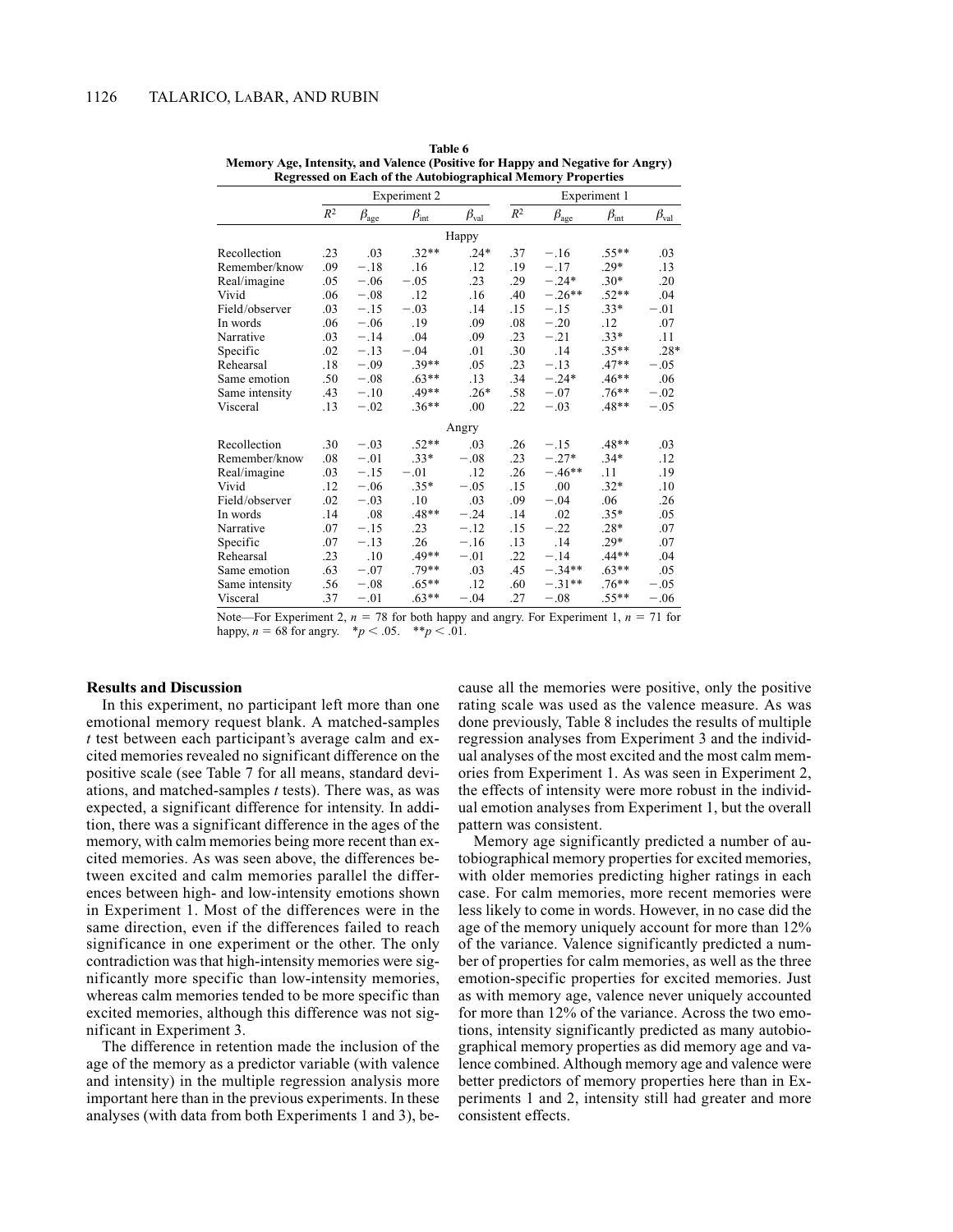Table 7 **Mean Values (With Standard Deviations) for Excited and Calm Memories Across All Individuals** 

|                | Excited |      |      | Calm |          |  |
|----------------|---------|------|------|------|----------|--|
|                | M       | SD   | M    | SD   | t(77)    |  |
| Recollection   | 4.94    | 1.17 | 4.49 | 1.17 | $7.44**$ |  |
| Remember/know  | 5.72    | 0.99 | 5.61 | 0.92 | 1.84     |  |
| Real/imagine   | 6.06    | 0.79 | 6.00 | 0.79 | 1.03     |  |
| Vivid          | 5.36    | 0.89 | 5.22 | 0.78 | $2.26*$  |  |
| Field/observer | 5.33    | 1.23 | 5.10 | 1.28 | 2.94**   |  |
| In words       | 3.21    | 1.47 | 3.09 | 1.32 | 1.50     |  |
| Narrative      | 4.72    | 0.96 | 4.22 | 0.93 | $7.28**$ |  |
| Specific       | 5.79    | 1.14 | 5.80 | 1.00 | $-0.19$  |  |
| Rehearsal      | 3.40    | 0.88 | 2.70 | 0.78 | $7.85**$ |  |
| Same intensity | 3.81    | 1.23 | 3.05 | 1.04 | $3.27**$ |  |
| Same emotion   | 4.62    | 0.97 | 4.36 | 0.84 | $3.72**$ |  |
| Visceral       | 2.02    | 0.82 | 1.38 | 0.60 | $7.52**$ |  |
| Intensity      | 3.80    | 1.25 | 2.89 | 1.16 | 8.49**   |  |
| Valence        | 5.08    | 1.32 | 5.27 | 0.98 | $-1.17$  |  |
| Memory age     | 2.28    | 1.43 | 1.87 | 1.46 | 2.98**   |  |

Note—Valence is positive scale only for both emotions.  $N = 78$ . \*  $p <$ .05. \*\*  $p < .01$ .

In general, the findings in Experiment 1 were extended from individual emotions from high- and low-intensity emotion categories to multiple memories from individual high- and low-intensity emotions, with mean differences between high- and low-intensity memories in Experiment 1 consistent with those between excited and calm memories. Likewise, as in Experiments 1 and 2, intensity significantly predicted more autobiographical memory properties than did the age of the memory or valence.

# **GENERAL DISCUSSION**

Our results indicate that intensity affects the properties of autobiographical memories more so than does va lence. These intensity differences are not the result of a simple retention difference, because the age of the memory was also included in the analyses and it was less influential than intensity or valence. Previous studies have focused on retrieval speed (e.g., Baxter, Yamada, & Washburn, 1917; Lishman, 1974; Master, Lishman, & Smith, 1983; Robinson, 1980), the number of positive and negative memories generated (e.g., Henderson, 1911; Jersild, 1931; Meltzer, 1930), or the rate at which memories of opposite valence are forgotten (e.g., Seidlitz, Wyer, & Diener, 1997; Wohlgemuth, 1923). This study provides a more complex picture of the influence of emotional intensity on memory properties, above and beyond a role in memory accessibility, that is consistent with but expands upon earlier findings. Because we accounted for retention differences in our analyses, the benefits of intensity on phenomenology are in addition to any previously identified benefits in retention. Therefore, not only will highly intense events tend to be remembered longer, but they will also tend to be remembered with greater vividness, a greater sense of recollection, and so forth.

This also implies that even if emotional influence is not of primary interest to an investigator, because intensity is a better predictor of vividness and other properties

than is the age of the memory, investigators may do well to cue participants for emotionally intense memories rather than (or in addition to) recent memories. In this way, participant memories are more likely to begin with, for example, high levels of vividness that can then be manipulated by the experimenter to investigate the effects of something other than emotionality on memory phenomenology.

The minimal influence of intensity on a person's belief in the memory's accuracy is unexpected, given the flashbulb memory literature. Flashbulb memories are usually recalled with a higher degree of confidence than other memories of equal age (Brown & Kulik, 1977; Talarico & Rubin, 2003), even when individuals are confronted with evidence that the event in memory could not have occurred as it is remembered (Neisser & Harsch, 1992). The most common explanation for such persistent, confident recall is that the memory event was highly intense and negative in valence. This evidence suggests that it may be other features of the flashbulb memory event that lead to such confident recall—perhaps increased rehearsal or the desire to incorporate oneself into a larger historical context.

Intensity had more consistent and larger effects than did valence in our three experiments, with the effects of intensity influencing a large and diverse group of autobiographical memory properties. This is consistent with the literature reviewed earlier, which tended to investigate similar properties individually. Why should this be the case? One possibility is that emotions may be unique in many ways but that their effects on memory operate through factors that are mediated most strongly by intensity. For instance, emotional intensity may serve to enhance attentional mechanisms at encoding, so that all features of the event benefit at recall. Alternatively, the vector model that characterizes emotions in terms of intensity (once a dichotomous choice has been made about valence) may be the best way to consider the effects of emotion on memory.

The robust effect of intensity has been conceded even by those who have argued for valence effects in retention and/or accessibility. Matlin and Stang (1978) in the context of defining the "Pollyanna principle," a bias toward pleasantness, stated "The Intensity Principle maintains that *intense* or highly polarized items are processed more efficiently than those which are neutral or unpolarized... extremely pleasant or extremely unpleasant items would be processed with equal efficiency, while neutral items would be processed more slowly and less accurately" (p. 12, emphasis in original). The absence of any consistent effects of valence on memory properties is consistent with the relative absence of such effects in recall.

Beyond dissociating the effects of valence and intensity in support of a dimensional view of emotion, the present study also adds autobiographical memories to those stimuli that can be described by a vector model. Asking participants to generate autobiographical memories of different types of emotional experience and then plotting the self-rated valence and intensity of each would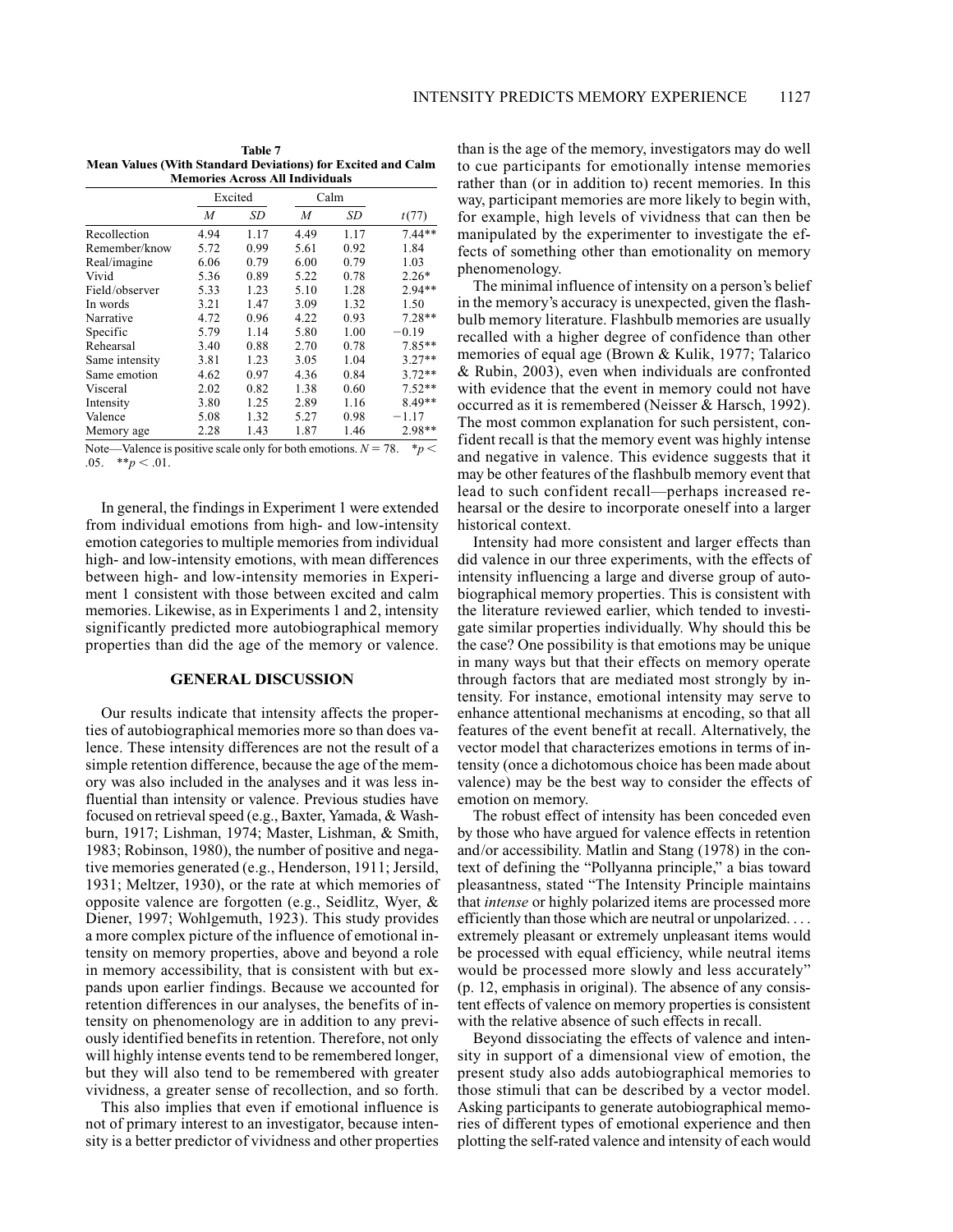|                | Experiment 3   |                   |                   |                      | Experiment 1   |                   |                   |                      |
|----------------|----------------|-------------------|-------------------|----------------------|----------------|-------------------|-------------------|----------------------|
|                | R <sup>2</sup> | $\beta_{\rm age}$ | $\beta_{\rm int}$ | $\beta_{\text{val}}$ | R <sup>2</sup> | $\beta_{\rm age}$ | $\beta_{\rm int}$ | $\beta_{\text{val}}$ |
|                |                |                   |                   | Excited              |                |                   |                   |                      |
| Recollection   | .27            | $-.28*$           | $.43**$           | .00                  | .28            | $-.20$            | $.47**$           | $-.11$               |
| Remember/know  | .14            | $-.28*$           | .17               | .09                  | .33            | $-.06$            | $.52**$           | .04                  |
| Real/imagine   | .10            | $-.09$            | .18               | .19                  | .10            | $-.18$            | .11               | .11                  |
| Vivid          | .33            | $-.33**$          | $.49**$           | $-.10$               | .35            | $-.16$            | .49**             | .04                  |
| Field/observer | .21            | $-.36**$          | $.32**$           | $-.14$               | .13            | $-.19$            | .18               | .09                  |
| In words       | .24            | $-.25*$           | $.44**$           | $-.19$               | .11            | $-.03$            | $.36*$            | $-.10$               |
| Narrative      | .23            | $-.27*$           | $.41**$           | $-.11$               | .33            | $-.32**$          | $.25*$            | .18                  |
| Specific       | .01            | $-.05$            | .10               | $-.05$               | .07            | .07               | .22               | .10                  |
| Rehearsal      | .20            | $-.27*$           | $.37**$           | $-.03$               | .36            | .00.              | $.63**$           | $-.07$               |
| Same emotion   | .63            | $-.04$            | $.74**$           | $.17*$               | .41            | $-.23*$           | $.44**$           | .12                  |
| Same intensity | .51            | $-.12$            | $.62**$           | $.22*$               | .50            | $-.20*$           | $.63**$           | $-.05$               |
| Visceral       | .33            | $-.05$            | $.56**$           | $-.22*$              | .33            | .00.              | $.65**$           | $-.20$               |
|                |                |                   |                   | Calm                 |                |                   |                   |                      |
| Recollection   | .10            | $-.12$            | $.26**$           | .14                  | .34            | $-.04$            | $.52**$           | .14                  |
| Remember/know  | .07            | .03               | $-.01$            | $.26*$               | .29            | $-.02$            | $.45**$           | .17                  |
| Real/imagine   | .05            | .08               | .15               | .13                  | .24            | $-.09$            | $.29*$            | $.30*$               |
| Vivid          | .23            | .01               | $.31**$           | $.32**$              | .25            | .03               | .49**             | .04                  |
| Field/observer | .10            | $-.15$            | .17               | .19                  | .14            | $-.16$            | .23               | .15                  |
| In words       | .35            | $-.29**$          | $.54**$           | .06                  | .24            | .03               | $.52**$           | $-.21$               |
| Narrative      | .17            | .03               | $.30**$           | $.25*$               | .20            | $-.03$            | $.43**$           | .02                  |
| Specific       | .06            | .14               | $-.03$            | .22                  | .09            | $-.07$            | .08               | $.26*$               |
| Rehearsal      | .24            | $-.01$            | $.49**$           | $-.02$               | .35            | $-.09$            | $.52**$           | .11                  |
| Same emotion   | .49            | $-.04$            | $.66**$           | .16                  | .48            | $-.08$            | $.59**$           | $.20*$               |
| Same intensity | .26            | $-.17$            | $.38**$           | $.26*$               | .65            | .05               | $.76**$           | .15                  |
| Visceral       | .40            | .01               | $.60**$           | $-.22**$             | .27            | .12               | $.53**$           | $-.29*$              |

**Table 8** Memory Age, Intensity, and Valence (Positive Only) Regressed on Each of the **Autobiographical Memory Properties** 

Note—For Experiment 3,  $N = 78$  for both excited and calm. For Experiment 1,  $N = 69$  for excited,  $N = 70$  for calm.  $\ast p < .05$ .  $\ast \ast p < .01$ .

further test whether the vector model does adequately describe autobiographical memory patterns or whether the circumplex can be supported with additional data. In particular, examples of low-intensity emotions need to be better represented. At this time, the vector model appears more promising.

The primary benefit of the present approach is the simultaneous examination of many autobiographical memory properties. The majority of these are influenced primarily by emotional intensity. With this framework, better targeted research of each individual property is possible. New research on linguistic properties or recollection as influenced by intensity is recommended, as is more focused research on how, when, and in what manner intensity operates to enhance these and other autobiographical memory properties. In addition to extending our general understanding of autobiographical memory and how it is influenced by emotion, such investigations could inform research on emotional memory disorders, such as posttraumatic stress disorder (Berntsen et al., 2003; Rubin et al., 2004), over-general autobiographical memories in depression, or enhanced memory for threatening material in patients with anxiety disorders (Wenzel, Pinna, & Rubin, 2004). Expanding research on the interaction and integration of emotion and autobiographical memory can only improve our understanding of each individually.

## **REFERENCES**

- ANDERSON, S. J., COHEN, G., & TAYLOR, S. (2000). Rewriting the past: Some factors affecting the variability of personal memories. Applied Cognitive Psychology, 14, 435-454.
- ANISFELD, M., & LAMBERT, W. E. (1966). When are pleasant words learned faster than unpleasant words? Journal of Verbal Learning & Verbal Behavior, 5, 132-141.
- BANAJI, M. R., & HARDIN, C. (1994). Affect and memory in retrospective reports. In N. Schwarz & S. Sudman (Eds.), Autobiographical memory and the validity of retrospective reports (pp. 71-86). New York: Springer-Verlag.
- BARLOW, J. A. (1955). Recall of experiences as a function of intensity as compared to quality (pleasantness or unpleasantness) of feeling tone. Journal of the Scientific Laboratories, 43, Arts, pp. 9-12.
- BAUMEISTER, R. F., BRATSLAVSKY, E., FINKENAUER, C., & VOHS, K. D. (2001). Bad is stronger than good. Review of General Psychology, 5, 323-370
- BAXTER, M. F., YAMADA, K., & WASHBURN, M. F. (1917). Minor studies from the psychological laboratory of Vassar College: Directed recall of pleasant and unpleasant experiences. American Journal of Psychology, 28, 155-157.
- BERNTSEN, D. (1996). Involuntary autobiographical memories. Applied Cognitive Psychology, 10, 435-454.
- BERNTSEN, D. (1998). Voluntary and involuntary access to autobiographical memory. Memory, 6, 113-141.
- BERNTSEN, D. (2001). Involuntary memories of emotional events: Do memories of traumas and extremely happy events differ? Applied Cognitive Psychology, 15, S135-S158.
- BERNTSEN, D., & RUBIN, D. C. (2002). Emotionally charged autobiographical memories across the lifespan: The retention of happy, sad,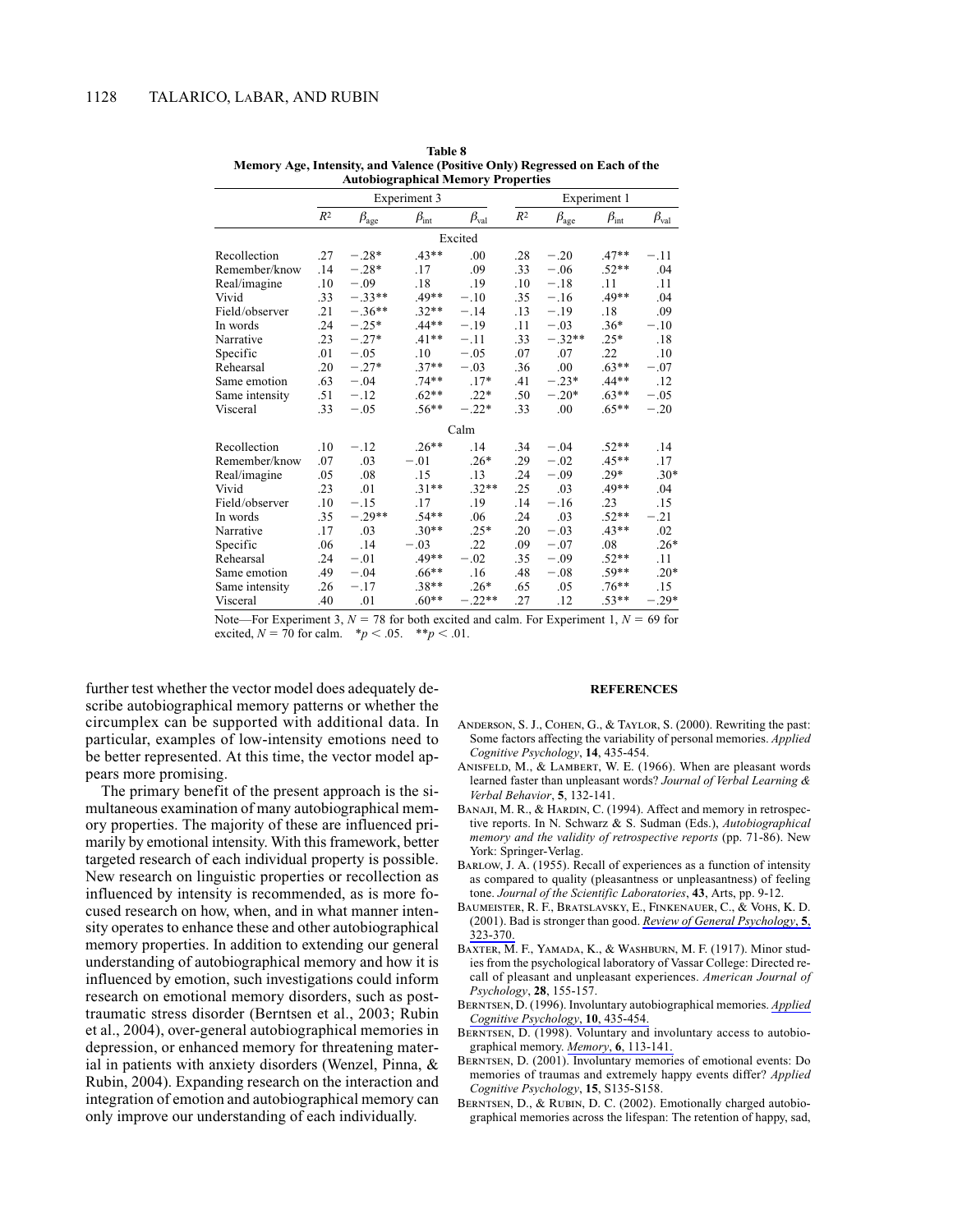traumatic, and involuntary memories. Psychology & Aging, 17, 636-652.

- BERNTSEN, D., WILLERT, M., & RUBIN, D. C. (2003). Splintered memories or vivid landmarks? Recollective qualities and organization of traumatic memories in PTSD. Applied Cognitive Psychology, 17, 675-693
- BLUCK, S., & LI, K. Z. H. (2001). Predicting memory completeness and accuracy: Emotion and exposure in repeated autobiographical recall. Applied Cognitive Psychology, 15, 145-158.
- BRADLEY, M. M., CODISPOTI, M., CUTHBERT, B. N., & LANG, P. J. (2001). Emotion and motivation: I. Defensive and appetitive reactions in picture processing. *Emotion*, 1, 276-298.
- BRADLEY, M. M., GREENWALD, M. K., PETRY, M. C., & LANG, P. J. (1992). Remembering pictures: Pleasure and arousal in memory. Journal of Experimental Psychology: Learning, Memory, & Cognition, 18, 379-390.
- BRADLEY, M. M., & LANG, P. J. (1999). Affective norms for English words (ANEW): Instruction manual and affective ratings (Tech. Rep. C-1). Gainesville: University of Florida, Center for Research in Psychophysiology.
- BREWER, W. F. (1986). What is autobiographical memory? In D. C. Rubin (Ed.), Autobiographical memory (pp. 25-49). New York: Cambridge University Press.
- BREWER, W. F. (1995). What is recollective memory? In D. C. Rubin (Ed.), Remembering our past: Studies in autobiographical memory (pp. 19-66). New York: Cambridge University Press.
- BROWN, R., & KULIK, J. (1977). Flashbulb memories. Cognition, 5, 73-99.
- CARTER, H. D. (1936). Emotional correlates of errors in learning. Journal of Educational Psychology, 27, 55-67.
- CARTER, H. D., JONES, H. E., & SHOCK, N. W. (1934). An experimental study of affective factors in learning. Journal of Educational Psychology, 25, 203-215.
- CASON, H. (1932). The learning and retention of pleasant and unpleasant activities. Archives of Psychology, 134, 1-96.
- CHRISTIANSON, S.-Å. (1992a). Do flashbulb memories differ from other types of emotional memories? In E. Winograd & U. Neisser (Eds.), Affect and accuracy in recall: Studies of "flashbulb" memories (Vol. 4, pp. 191-211). New York: Cambridge University Press.
- CHRISTIANSON, S.-Å. (1992b). Emotional stress and eyewitness memory: A critical review. Psychological Bulletin, 112, 284-309.
- CLARK, H. H. (1973). The language-as-fixed-effect fallacy: A critique of language statistics in psychological research. Journal of Verbal Learning & Verbal Behavior, 12, 335-359.
- CONTE, H. R., & PLUTCHIK, R. (1981). A circumplex model for interpersonal personality traits. Journal of Personality & Social Psychology, 40, 701-711.
- $ConvAY$ , M. A. (1990). Conceptual representation of emotions: The role of autobiographical memories. In K. J. Gilhooly, M. T. G. Keane, R. H. Logie, & G. Erdos (Eds.), Lines of thinking: Reflections on the psychology of thought: Vol. 2. Skills, emotion, creative processes, individual differences and teaching thinking (pp. 133-143). Oxford: Wilev.
- CONWAY, M. A., & BEKERIAN, D. A. (1987a). Organization in autobiographical memory. Memory & Cognition, 15, 119-132.
- CONWAY, M. A., & BEKERIAN, D. A. (1987b). Situational knowledge and emotions. Cognition & Emotion, 1, 145-191.
- CONWAY, M. A., & BEKERIAN, D. A. (1988). Characteristics of vivid memories. In R. N. Sykes (Ed.), Practical aspects of memory: Current research and issues. Vol. 1: Memory in everyday life (pp. 519-524). New York: Wiley.
- D'ARGEMBEAU, A., COMBLAIN, C., & VAN DER LINDEN, M. (2003). Phenomenal characteristics of autobiographical memories for positive, negative, and neutral events. Applied Cognitive Psychology, 17, 281-294
- DESTUN, L. M., & KUIPER, N. A. (1999). Phenomenal characteristics associated with real and imagined events: The effects of event valence and absorption. Applied Cognitive Psychology, 13, 175-186.
- DUFFY, E. (1934). Emotion: An example of the need for reorientation in psychology. Psychological Review, 41, 184-198.
- DUFFY, E. (1941). An explanation of "emotional" phenomena without the use of the concept "emotion." Journal of General Psychology, 25, 283-293.
- DUNLAP, K. (1932). Are emotions teleological constructs? American Journal of Psychology, 44, 572-576.
- EKMAN, P. (1992). Are there basic emotions? Psychological Review, 99, 550-553.
- FISHER, G. A., HEISE, D. R., BOHRNSTEDT, G. W., & LUCKE, J. F. (1985). Evidence for extending the circumplex model of personality trait language to self-reported moods. Journal of Personality & Social Psychology, 49, 233-242.
- GORDON, K. (1928). A study of early memories. Journal of Delinquency, 12, 129-132.
- GUY, S. C., & CAHILL, L. (1999). The role of overt rehearsal in enhanced conscious memory for emotional events. Consciousness & Cognition, 8, 114-122.
- HAYES, P., CONWAY, M. A., & MORRIS, P. E. (1992). Evaluating "the cognitive structure of emotions" using autobiographical memories of emotional events. In M. A. Conway, D. C. Rubin, H. Spinnler, & W. A. Wagenaar (Eds.), Theoretical perspectives on autobiographical memory (pp. 353-374). Boston: Kluwer.
- HENDERSON, E. N. (1911). Do we forget the disagreeable? Journal of Philosophy, Psychology & Scientific Methods, 8, 432-437.
- HOLMES, D. S. (1970). Differential change in affective intensity and the forgetting of unpleasant personal experiences. Journal of Personality & Social Psychology, 15, 234-239.
- IZARD, C. E. (1992). Basic emotions, relations among emotions, and emotion–cognition relations. *Psychological Review*, 99, 561-565.
- JERSILD, A. (1931). Memory for the pleasant as compared with the unpleasant. Journal of Experimental Psychology, 14, 284-288.
- LANG, P. J. (1995). The emotion probe: Studies of motivation and attention. American Psychologist, 50, 372-385.
- LANG, P. J., BRADLEY, M. M., & CUTHBERT, B. N. (1999). International affective picture system (IAPS): Instruction manual and affective ratings (Tech. Rep. A-4). Gainesville: University of Florida, Center for Research in Psychophysiology.
- LARSEN, S. (1998). What is it like to remember? On phenomenal qualities of memory. In C. P. Thompson, D. J. Herrmann, D. Bruce, J. D. Read, D. G. Payne, & M. P. Toglia (Eds.), Autobiographical memory: Theoretical and applied perspectives (pp. 163-190). Mahwah, NJ: Erlbaum.
- LEVINE, L. J. (1997). Reconstructing memory for emotions. Journal of Experimental Psychology: General, 126, 165-177.
- LINTON, M. (1975). Memory for real-world events. In D. A. Norman & D. E. Rumelhart (Eds.), Explorations in cognition (pp. 376-404). San Francisco: Freeman.
- LISHMAN, W. A. (1974). The speed of recall of pleasant and unpleasant experiences. Psychological Medicine, 4, 212-218.
- LOFTUS, E. F., DONDERS, K., HOFFMAN, H. G., & SCHOOLER, J. W. (1989). Creating new memories that are quickly accessed and confidently held. Memory & Cognition, 17, 607-616.
- MASTER, D., LISHMAN, W. A., & SMITH, A. (1983). Speed of recall in relation to affective tone and intensity of experience. Psychological Medicine, 13, 325-331.
- MATLIN, M. W., & STANG, D. J. (1978). The Pollyanna principle: Selectivity in language, memory, and thought. Cambridge, MA: Schenkman.
- MELTZER, H. (1930). Individual differences in forgetting pleasant and unpleasant experiences. Journal of Educational Psychology, 21, 399-409.
- MENZIES, R. (1935). The comparative memory values of pleasant, unpleasant and indifferent experiences. Journal of Experimental Psychology, 18, 267-279.
- NEISSER, U. (1981). John Dean's memory: A case study. Cognition, 9,  $1 - 22$ .
- NEISSER, U., & HARSCH, N. (1992). Phantom flashbulbs: False recollections of hearing the news about Challenger. In E. Winograd &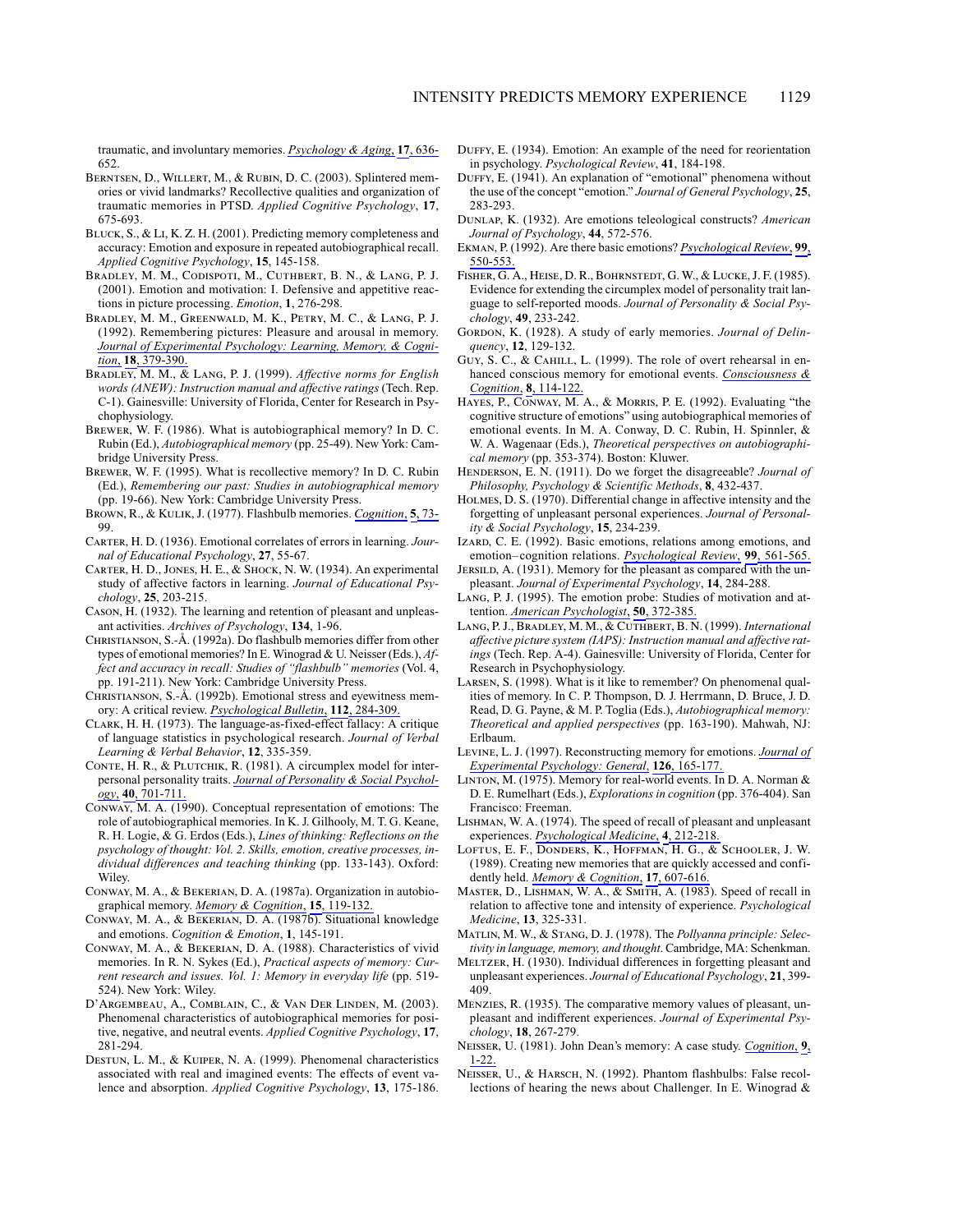U. Neisser (Eds.), Affect and accuracy in recall: Studies of "flashbulb" memories (Vol. 4, pp. 9-31). New York: Cambridge University Press.

- NIGRO, G., & NEISSER, U. (1983). Point of view in personal memories. Cognitive Psychology, 15, 467-482.
- OATLEY, K., & JOHNSON-LAIRD, P. N. (1987). Towards a cognitive theory of emotions. Cognition & Emotion, 1, 29-50.
- O'KELLY, L. I., & STECKLE, L. C. (1940). The forgetting of pleasant and unpleasant experiences. American Journal of Psychology, 53, 432-434.
- ORTONY, A., TURNER, T. J., & ANTOS, S. J. (1983). A puzzle about affect and recognition memory. Journal of Experimental Psychology: Learning, Memory, & Cognition, 9, 725-729.
- Osgoop, C. E. (1966). Dimensionality of the semantic space for communication via facial expressions. Scandinavian Journal of Psychology, 7, 1-30.
- RASPOTNIG, M. A. (1997). Subcomponents of imagery and their influence on emotional memories. Journal of Mental Imagery, 21, 135-146.
- REISBERG, D., HEUER, F., MCLEAN, J., & O'SHAUGHNESSY, M. (1988). The quantity, not the quality, of affect predicts memory vividness. Bulletin of the Psychonomic Society, 26, 100-103.
- ROBINSON, J. A. (1980). Affect and retrieval of personal memories. Motivation & Emotion, 4, 149-174.
- ROBINSON, J. A., & SWANSON, K. L. (1993). Field and observer modes of remembering. Memory, 1, 169-184.
- RUBIN, D. C. (1985). Memorability as a measure of processing: A unit analysis of prose and list learning. Journal of Experimental Psychology: General, 114, 213-238.
- RUBIN, D. C., & BERNTSEN, D. (2003). Life scripts help to maintain autobiographical memories of highly positive, but not highly negative, events. Memory & Cognition, 31, 1-14.
- RUBIN, D. C., BURT, C. D. B., & FIFIELD, S. J. (2003). Experimental manipulations of the phenomenology of memory. Memory & Cognition, 31, 877-886.
- RUBIN, D. C., FELDMAN, M. E., & BECKHAM, J. C. (2004). Reliving, emotions, and fragmentation in the autobiographical memories of veterans diagnosed with PTSD. Applied Cognitive Psychology, 1, 17-35.
- RUBIN, D. C., & KOZIN, M. (1984). Vivid memories. Cognition, 16, 81-95
- RUBIN, D. C., SCHRAUF, R. W., & GREENBERG, D. L. (2003). Belief and recollection of autobiographical memories. Memory & Cognition, 31, 887-901.
- RUSSELL, J. A. (1980). A circumplex model of affect. Journal of Personality & Social Psychology, 39, 1161-1178.
- RUSSELL, J. A., & CARROLL, J. M. (1999). On the bipolarity of positive and negative affect. Psychological Bulletin, 125, 3-30.
- SCHWARTZ, G. E., WEINBERGER, D. A., & SINGER, J. A. (1981). Cardiovascular differentiation of happiness, sadness, anger, and fear following imagery and exercise. Psychosomatic Medicine, 43, 343-364.
- SEIDLITZ, L., JR., WYER, R. S., & DIENER, E. (1997). Cognitive correlates of subjective well-being: The processing of valenced life events by happy and unhappy persons. Journal of Research in Personality, 31.240-256.
- SHEEN, M., KEMP, S., & RUBIN, D. (2001). Twins dispute memory ownership: A new false memory phenomenon. Memory & Cognition, 29, 779-788.
- STAGNER, R. (1933). Factors influencing the memory value of words in a series. Journal of Experimental Psychology, 16, 129-137.
- STRONGMAN, K. T., & KEMP, S. (1991). Autobiographical memory for emotion. Bulletin of the Psychonomic Society, 29, 195-198.
- TALARICO, J., & RUBIN, D. C. (2003). Confidence, not consistency, characterizes flashbulb memories. Psychological Science, 14, 455-461.
- THOMPSON, C. P. (1985). Memory for unique personal events: Effects of pleasantness. Motivation & Emotion, 9, 277-289.
- TROMP, S., KOSS, M. P., FIGUEREDO, A. J., & THARAN, M. (1995). Are rape memories different? A comparison of rape, other unpleasant, and pleasant memories among employed women. Journal of Traumatic Stress, 8, 607-627.
- VAN DER KOLK, B. A., & FISLER, R. (1995). Dissociation and the fragmentary nature of traumatic memories: Overview and exploratory study. Journal of Traumatic Stress, 8, 505-525.
- WAGENAAR, W. A. (1986). My memory: A study of autobiographical memory over six years. Cognitive Psychology, 18, 225-252.
- WALKER, W. R., VOGL, R. J., & THOMPSON, C. P. (1997). Autobiographical memory: Unpleasantness fades faster than pleasantness over time. Applied Cognitive Psychology, 11, 399-413.
- WASHBURN, M. F., DEYO, D., & MARKS, D.  $(1924)$ . A further study of revived emotions. American Journal of Psychology, 35, 113-120.
- WASHBURN, M. F., FIELD, R., & WOLF, E. D. (1923). A study of revived emotions. American Journal of Psychology, 34, 99-103.
- WASHBURN, M. F., GIANG, F., IVES, M., & POLLOCK, M. (1925). Memory revival of emotions as a test of emotional and phlegmatic temperaments. American Journal of Psychology, 36, 456-459.
- WATERS, R. H., & LEEPER, R. (1936). The relation of affective tone to the retention of experiences of daily life. Journal of Experimental Psychology, 19, 203-215.
- WENZEL, A., PINNA, K., & RUBIN, D. C. (2004). Autobiographical memories of anxiety-related experiences. Behaviour Research & Therapy, 42, 329-341.
- WHITE, R. T. (1982). Memory for personal events. Human Learning, 1, 171-183.
- WHITE, R. [T.] (2002). Memory for events after twenty years. Applied Cognitive Psychology, 16, 603-612.
- WILLIAMS, J. M. G. (1995). Depression and the specificity of autobiographical memory. In D. C. Rubin (Ed.), Remembering our past: Studies in autobiographical memory (pp. 244-267). Cambridge: Cambridge University Press.
- WOHLGEMUTH, A. (1923). The influence of feeling on memory. British Journal of Psychology, 13, 405-416.

# **NOTE**

1. Due to concerns that this phrasing may have biased our results toward intensity, we had 37 new participants follow the same procedure, but with all potentially biasing phrases removed (e.g., "especially" and "extremely"). The results from that experiment were not remarkably different from those shown for Experiment 1 here. There were still more significant differences between high- and low-intensity emotions than between positive and negative emotions, and intensity was still a significant predictor of more autobiographical memory properties than was valence or the age of the memory. We are therefore confident that our results were not the product of implicit demand characteristics. More information is available from the authors upon request.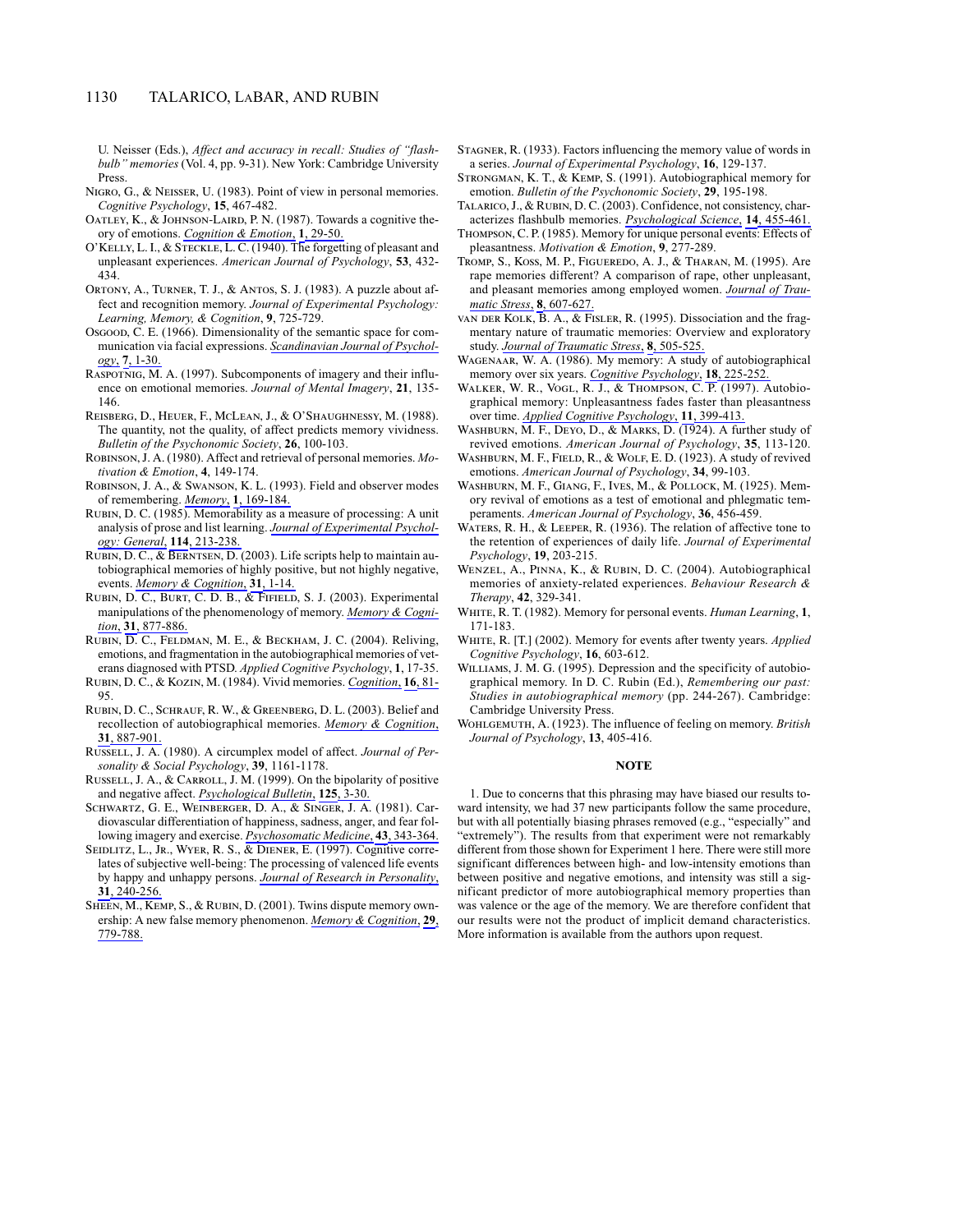Please think about a specific event when you felt especially HAPPY. Think about that memory for a minute or so until you have a sense of completion, that you have indeed remembered the event in its entirety and to its full intensity.

Please write a brief, 2-3 word description of this memory, which need be intelligible only to you, that is specific enough to remind you of that unique memory at a later time.

|            |                      | 1. While remembering the event, I feel as though I am <i>reliving</i> it.                            |                |            |                      |                                                                                                                  |
|------------|----------------------|------------------------------------------------------------------------------------------------------|----------------|------------|----------------------|------------------------------------------------------------------------------------------------------------------|
|            |                      |                                                                                                      |                |            | 6                    | 7                                                                                                                |
| not at all |                      | vaguely                                                                                              |                | distinctly |                      | as clearly as if it                                                                                              |
|            |                      |                                                                                                      |                |            | were happening now   |                                                                                                                  |
|            |                      |                                                                                                      |                |            |                      | 2. While remembering the event, it comes to me in words or in pictures as a coherent story or episode and        |
|            |                      | not as an isolated fact, observation, or scene.                                                      |                |            |                      |                                                                                                                  |
|            | ာ                    |                                                                                                      | 4              | 5          | 6                    |                                                                                                                  |
| not at all |                      |                                                                                                      |                |            |                      | completely                                                                                                       |
|            |                      |                                                                                                      |                |            |                      | 3. While remembering the event, I feel that I see it out of my own eyes rather than that of an outside observer. |
|            |                      | 3                                                                                                    |                | 5          | 6                    |                                                                                                                  |
| not at all |                      |                                                                                                      |                |            |                      | completely                                                                                                       |
|            |                      | 4. My memory comes in <i>pieces</i> with missing bits.                                               |                |            |                      |                                                                                                                  |
|            |                      |                                                                                                      |                | 5          | 6                    |                                                                                                                  |
| not at all |                      |                                                                                                      |                |            |                      | completely                                                                                                       |
|            |                      | 5. While remembering the event, I feel the same particular emotions I felt at the time of the event. |                |            |                      |                                                                                                                  |
|            |                      |                                                                                                      | 4              | 5          |                      |                                                                                                                  |
|            |                      |                                                                                                      |                |            |                      |                                                                                                                  |
|            | completely different |                                                                                                      |                |            | identically the same |                                                                                                                  |
|            |                      | 6. While remembering the event, I feel the <i>emotions as strongly</i> as I did then.                |                |            |                      |                                                                                                                  |
|            |                      |                                                                                                      | 4              |            |                      | 7                                                                                                                |
| not at all |                      | vaguely                                                                                              |                | distinctly |                      | as clearly as if it                                                                                              |
|            |                      |                                                                                                      |                |            | were happening now   |                                                                                                                  |
|            |                      | 7. While remembering the event, the emotions are <i>extremely positive</i> .                         |                |            |                      |                                                                                                                  |
| 1          |                      |                                                                                                      | 4              |            | 6                    | 7                                                                                                                |
| not at all |                      | hardly                                                                                               |                | somewhat   |                      | entirely                                                                                                         |
|            |                      | 8. While remembering the event, the emotions are extremely negative.                                 |                |            |                      |                                                                                                                  |
|            |                      |                                                                                                      | 4              |            | 6                    | 7                                                                                                                |
| not at all |                      | hardly                                                                                               |                | somewhat   |                      | entirely                                                                                                         |
|            |                      | 9. The emotions that I feel are extremely intense.                                                   |                |            |                      |                                                                                                                  |
| 1          | 2                    |                                                                                                      | $\overline{4}$ | 5          | 6                    | 7                                                                                                                |
| not at all |                      | hardly                                                                                               |                | somewhat   |                      | entirely                                                                                                         |
|            |                      | 10. While remembering the event, I feel my heart pound, or race.                                     |                |            |                      |                                                                                                                  |
| 1          |                      |                                                                                                      |                | 5          | 6                    | 7                                                                                                                |
| not at all |                      |                                                                                                      |                |            |                      | more than for any                                                                                                |
|            |                      |                                                                                                      |                |            |                      | other memory                                                                                                     |
|            |                      |                                                                                                      |                |            |                      |                                                                                                                  |
| 1          |                      | 11. While remembering the event, I feel sweaty or clammy.                                            |                | 5          | 6                    | 7                                                                                                                |
| not at all |                      |                                                                                                      |                |            |                      | more than for any                                                                                                |
|            |                      |                                                                                                      |                |            |                      | other memory                                                                                                     |
|            |                      |                                                                                                      |                |            |                      |                                                                                                                  |
|            |                      |                                                                                                      |                |            |                      | 12. While remembering the event, I feel tense all over or I feel knots, cramps, or butterflies in my stomach.    |
| 1          |                      |                                                                                                      | Δ              |            | 6                    |                                                                                                                  |
| not at all |                      |                                                                                                      |                |            |                      | more than for any                                                                                                |
|            |                      |                                                                                                      |                |            |                      | other memory                                                                                                     |
|            |                      | 13. While remembering the event, I can see it in my mind.                                            |                |            |                      |                                                                                                                  |
| 1          |                      |                                                                                                      | 4              |            | 6                    |                                                                                                                  |
| not at all |                      | vaguely                                                                                              |                | distinctly |                      | as clearly as if it                                                                                              |
|            |                      |                                                                                                      |                |            | were happening now   |                                                                                                                  |
|            |                      | 14. While remembering the event, I can hear it in my mind.                                           |                |            |                      |                                                                                                                  |
| 1          |                      |                                                                                                      | Δ              |            |                      |                                                                                                                  |
| not at all |                      | vaguely                                                                                              |                | distinctly |                      | as clearly as if it                                                                                              |
|            |                      |                                                                                                      |                |            | were happening now   |                                                                                                                  |